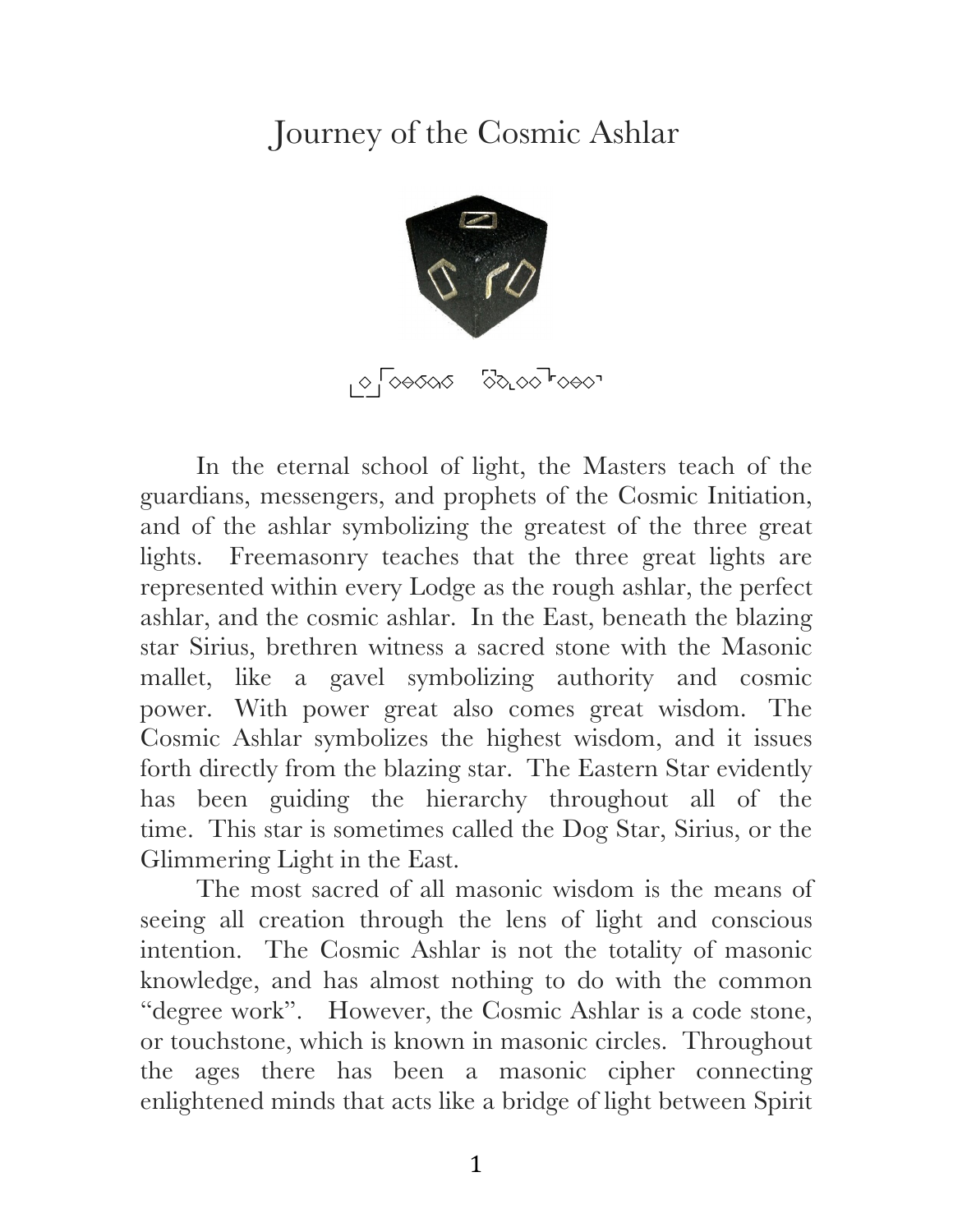and Man. The foundation stone is the Cosmic Ashlar of King Solomon, as well as the secret symbolic knowledge of the Master Hiram Abiff, who in Spirit was raised up into the Glimmering Light in the East after living and dying to protect the secrets.

Scripture holds a story that interweaves the three Monotheistic faiths with the records of the Cosmic Ashlar, the Scrolls of Abraham, and the Tablets of Moses. These sacred objects make up a symbolic triune gateway to God. An ashlar is a stone that represents a soul, and the Cosmic Ashlar therefore symbolizes a cosmic soul. The nature of our Cosmic Soul is the mystery within all humankind. There is a mysterious singularity, a singular essence within the cultures and languages of humankind, and the Cosmic Ashlar or Friendship Cube, brings us even closer together, like a bridge.

Until the war drum throbs no longer And the battle flags are furled In the parliament of man The federation of the world

The Journey of the Cosmic Ashlar is a story that provides us with several keys of understanding. According to scripture, the Cosmic Ashlar was first entrusted to Adam and Eve jointly in the Garden of Eden. The story of Genesis is deeply encoded; it is cryptic, and it deals with the relationships between Spirit and man. Eden transforms into Egypt. The journey of the Cosmic Ashlar continues with Abraham, who writes papyrus scrolls in the language of light from the Cosmic Ashlar. There is a correlative language that jumps between Hebrew, Phoenician, and Reformed Egyptian. Abraham writes about the Cosmic Ashlar. It is a sacred relic and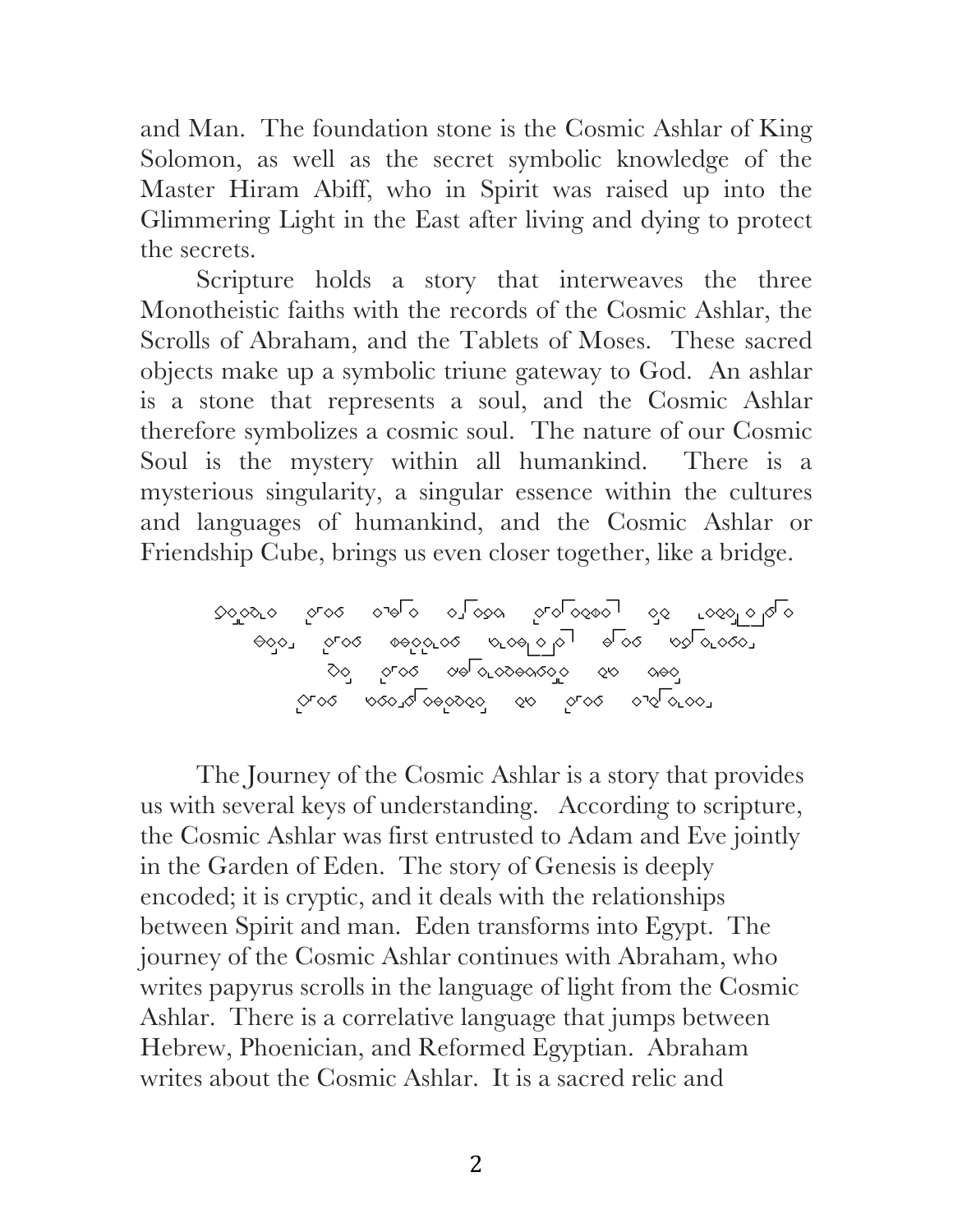landmark passed down to Him from the dawn of creation. In his scrolls we also see evidence of a granary, a large tract of land and a people, as well as many numerical symbols. The scrolls of Abraham are passed to Pharaoh Ramses, and then entrusted to His son RMSS.

Moses and the Tribe of Judah then take the Cosmic Ashlar and Scrolls of Abraham. Moses travels up Mount Sinai to receive the tablets… the Ten Commandments. The Ten Commandments are engraved in blazing light, likely in the ancient code of the Cosmic Ashlar. RMSS and his brother Aaron devise a strategy to defeat the Pharaoh with their new army of Masons, the new followers of Moses under guidance from YHWH.

The Cosmic Ashlar, Scrolls of Abraham, and Tablets of Moses are sealed into the Ark of the Covenant. The Sacred Ark is carried across the Red Sea and North towards the Holy Land, Israel. The tribe witnesses a pillar of light, and follows it towards the Holy Land, eating Manna. The wandering tribe of Judah, holding the sacred keys, literally follows the Spirit of the Lord with the Ark of the Covenant. A direct line of Jewish Kings leads to David. King David has a son, King Solomon, the man of light… the man of the Sun; the man of wisdom. King Solomon erects the Temple in Israel, in a place called Zion, to stand firm forever. It is prepared for the greatness of the Lord. Jesus Christ from Nazareth comes to the Temple, and is initiated into the secrets from the Ark of the Covenant. Arising from the Tribe of Judah, Yeshua Messiah Jesus Christ is trusted by his disciples, yet has his difficulties with the current government. The God of the Old Testament, Yod Heh Vav Heh, YHWH, essentially enters into "Ye-Hushu-Wa-H-Jesus". After three years of teaching abroad, Jesus Christ the radical prophet is killed and resurrected near the Temple of Solomon. Word of his teaching spreads, and he gradually becomes the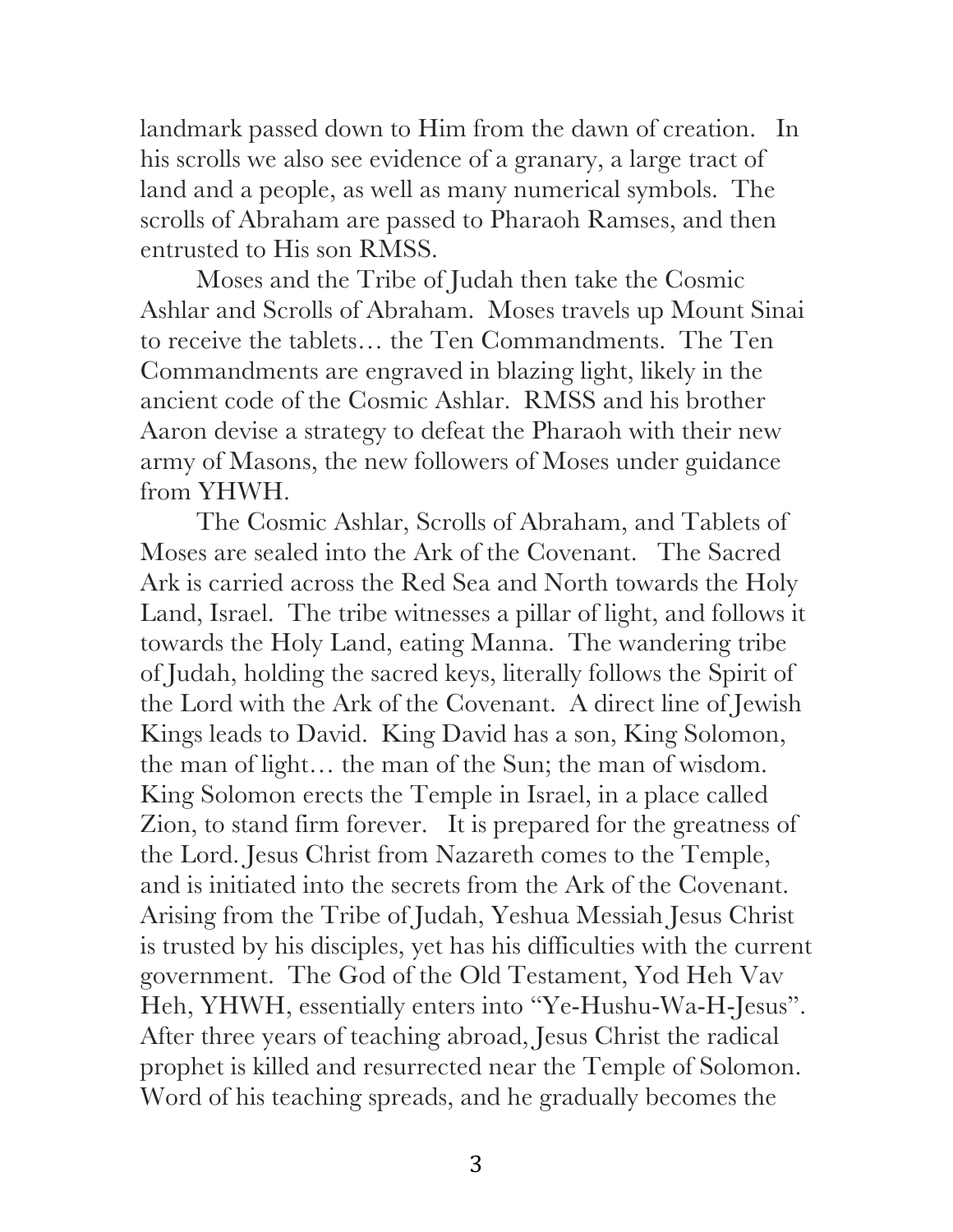new savior of humankind. Christianity spreads for six hundred years from King Solomon's Temple, before Persian and Roman armies destroy all but the Western Wall. A Persian Nobleman is entrusted with the remnants, including the Cosmic Ashlar of Solomon and the records of early Christianity.

যত্ৰ *্ৰতি*য় হ⇔যাত্ৰ OFOQ OQO 'QQO - ⊝O "FQLQ⊝' Q

The Angels Michael and Gabriel visit the Prophet Mohammed. The Prophet Mohammed carries the Cosmic Ashlar in a giant triangle… greater Israel… from Jerusalem, to Medina, to Mecca.

Mohammed is an Arabic Nobleman, Tradesman, Mason, and Prophet. In Arabic, he speaks the words, "Salaam Alaikum… Bismillah… and AlhumdilAllah". He works to serve God… in Peace, in Prayer, and in Prosperity.

In Medina, Mohammed meets with the tribes representing His new Kingdom. The Cosmic Ashlar, in Arabic, is called, the "Al Hajar Al Aswad"… literally meaning, "The Stone The Black". The Blackstone… the Cosmic Ashlar… is placed intact into the Northeastern corner of the Ka'aba… a sacred cube building resurrected from Abraham in Mecca, Arabia. The Persian Tribes and Arabian Knights come together from both sides of Arabia to witness the Cosmic Ashlar being placed intact into the Ka'aba. And these tribes and knights write the Noble Koran at the instruction of Mohammed, Peace Be Upon Him. The Prophet Mohammed then encounters a Divine mystery, whereby He is transported back to Jerusalem. In the night-dream, the "Al-Isra"… Mohammed rides a Heavenly Steed, the "Al Buraq"… in the night-journey… back to King Solomon's Temple in Israel. He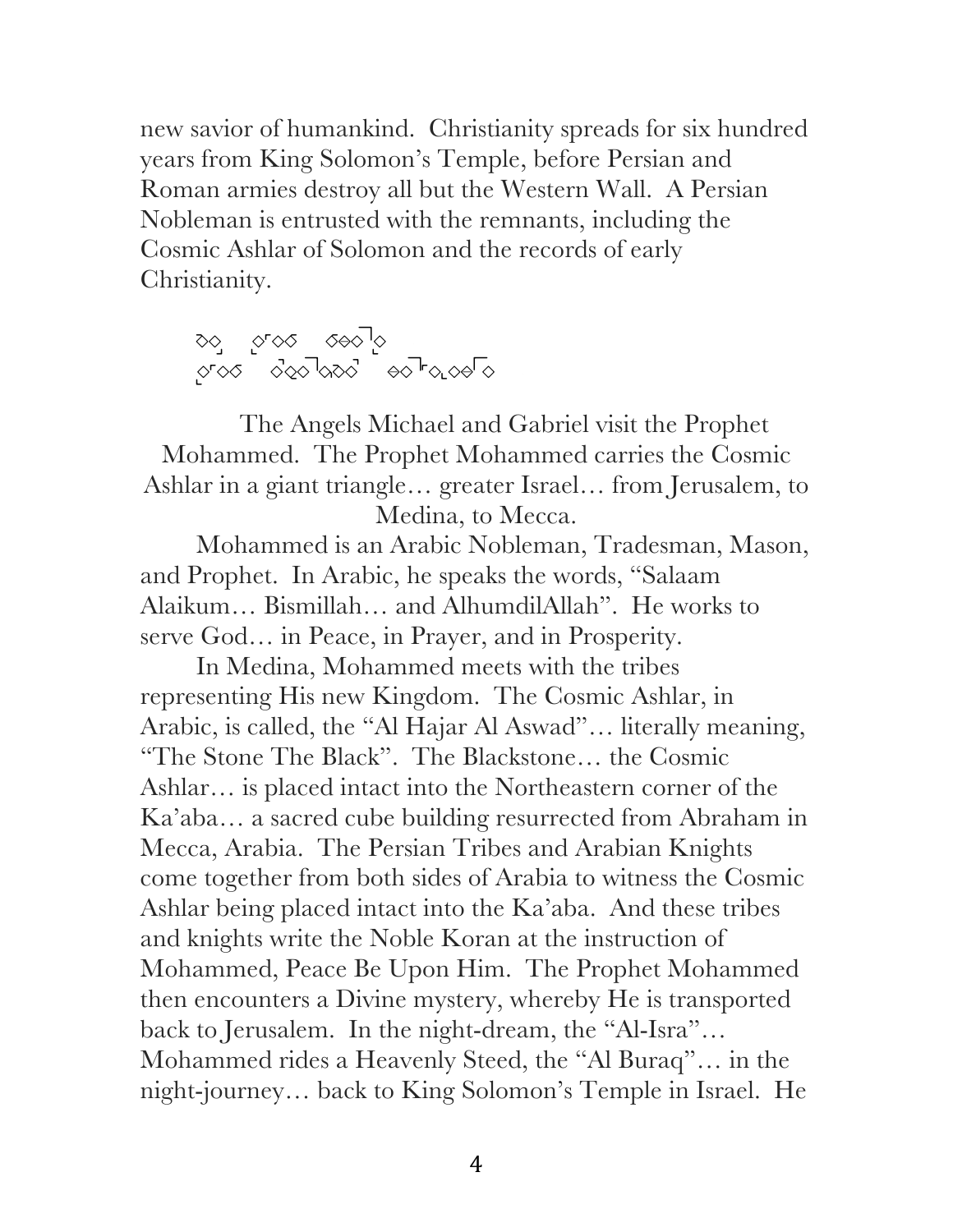ties the Heavenly Steed to The Western Wall, in Arabic called the "Al Buraq Wall". On the rock, within walking distance of where the Ark of the Covenant once rested, the Prophet Mohammed ascends back into Heaven.

The Greatness of Craftsmanship  $\circ$ cols for in how it brings for the second  $\circ$  in  $\circ$   $\circ$   $\circ$  in  $\circ$  in  $\circ$  in  $\circ$  in  $\circ$  in  $\circ$  in  $\circ$  in  $\circ$  in  $\circ$  in  $\circ$  in  $\circ$  in  $\circ$  in  $\circ$  in  $\circ$  in  $\circ$  in  $\circ$  in  $\circ$  in  $\circ$  in  $\circ$  in  $\circ$  i Codroedroen eddi loodel oo roodeddogdi

In the Northeast corner of the Ka'aba is a precious stone, the Cosmic Ashlar. It is customary at the erection of all stately and superb edifices, to lay the first or foundation stone at the Northeast corner of the building. The twin pillars are strongholds, in strength, to stand firm forever, as the allegory and symbolism of King Solomon's Temple. The Seal of Solomon represents the keys to the universe. From the beginning, Man has yearned to understand himself and his relationship with the Great Architect of the Universe. In the beginning, He was one with God, and a code of light flowed through Him. This code of light created the intelligent design of humankind on earth. The Cosmic Ashlar was entrusted to Man with our own creation and duty to intelligent design. The Great Architect spoke creation into existence for His own purposes.

 $\sim$ ମାରେ ୮୦୦୫୦୧୦ରୁରା ୮୦୫୦ରୁ ଉର୍ବର୍ଧିତୀ ଦିଗ୍ରେଷ୍ଟାର ରମ୍ବର୍ଷଣ କାରାକ୍ରମ । The Theories edistributions of all all and all all all all dispensions of all society of  $\alpha$ ାବେଚା ବିବାବିତା ବି ବିବାବି ବିବାବି ବି ବିବାବି ବିବାବି ବିବାବି । ବିବା ି ବାବ୍ତର ବେ ବିବେ ବିବେ ବିବେ ବାବିବେ ବିବାସ କରି ଦା ମାରେ ବିଚୁଟ୍ଟ ବିଚୁଟ୍ଡ ରାଜରେ ରାଜରେ ବିଚାଡ଼ ବିଚାଡ଼ ନିମାରେ ବିଚାଡ଼ିଶାରେ । THAT GLORIOUS DAY ONLY DREAMED BY THE SAGES is Independent of the second of the second indicates.

୧ ⊾୦୭୦଼େ ହଟ <sub>।</sub> ୦୧୪º ନାହେତ୍ତ୍ତ' ଚଟୁ ଚାହଣୁଚ<sub>ା</sub> ୫୦଼େ ଚଟୁ ଚାହଝା ବା LOOO DOOOOOOT OO OOOOO OO OLOOOOOT DO OOOOOOO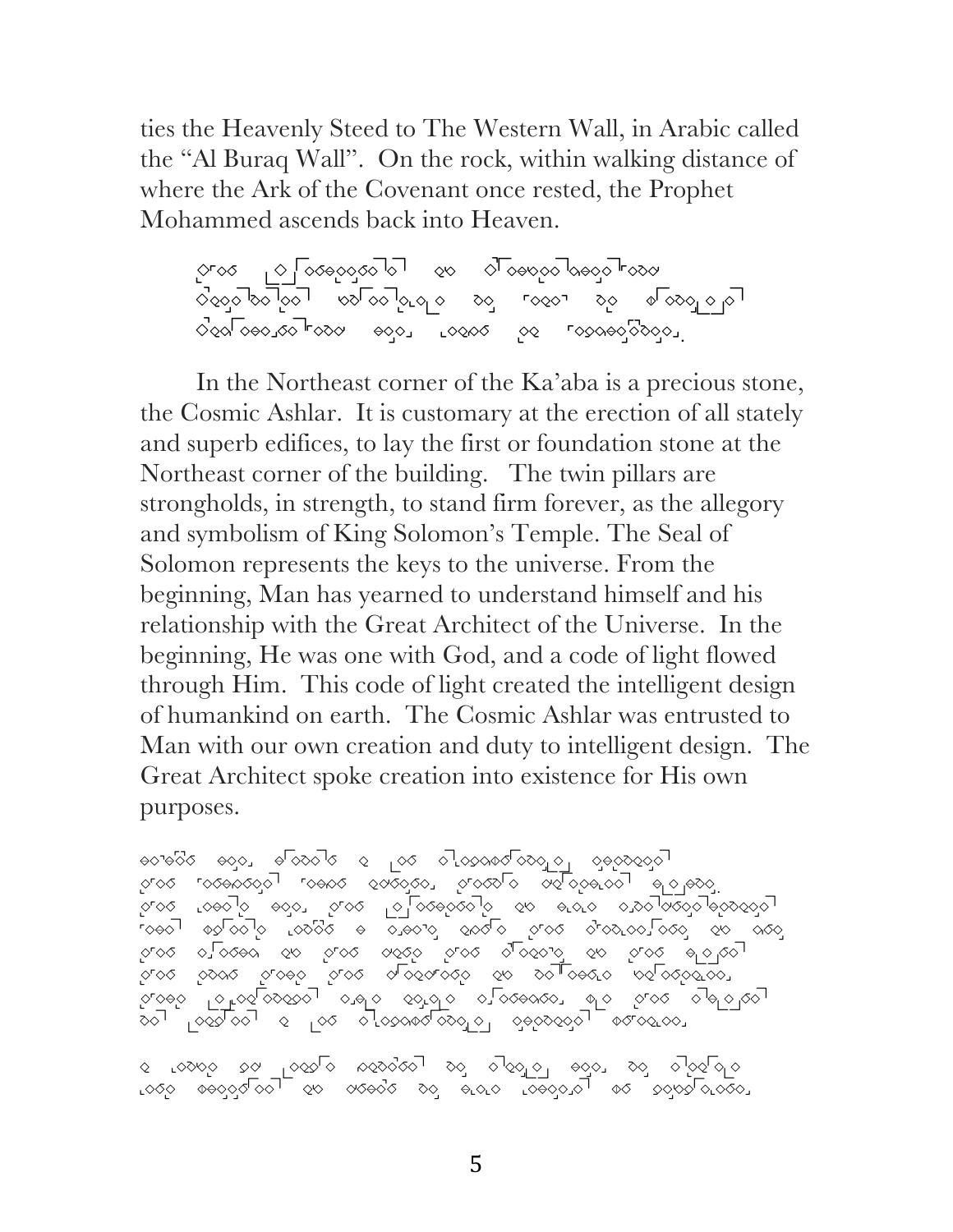দ্ধতি পতিইপত ক্ৰিকত কৰ্মী আৰু বিদ্যালয় স্থানী পতি প্ৰতি প্ৰ ୧୦' ରଡାଚମ୍ଚତରୁଚ<sub>ା</sub> ଟାଚନ୍ତ୍ରଙ୍ଗଡ଼ରୁମ୍ବ ବ୍ରସାଚ ଟୁଚସ ଟାବାର୍ଚ୍ଚ<sub>ା</sub> । ାର ଚାରାଚରା ଚାରିଟିତା ବିଜା ବିଜାବୀ-ଚାରା ବର୍ଷର କରିଟା ହାରରା । AGOI AGO AND GLOQ AGOI QA AGO GLO ADOI QOGQQQOG I ା । ଟା ତତ୍ତ୍ର ବିଧି ମାତା ରାଜ୍ୟ ବିଧି ବିଧି ବିଧି ରାଜ୍ୟ ବିଧି ବିଧାର Loves ess. Loveriss is loves, sol polse peels.coolslope.

OUR CODE OF LIGHT IS IN THE SCROLLS OF ABRAHAM িচ্চত প্ৰতি কাৰ্য আৰু বিজ্ঞান কৰি বিজেপি প্ৰতিষ্ঠা আৰু বিজেপি otoe placo tool alle pe oldooo ptoo dalle otodo prod dedlado edliquelo pe roda dida, belala ৰ উত্তৰত কৰা প্ৰকাৰ বিজ্ঞানিক প্ৰকল্প

ান্ড স্বিতি কৰি জিয়াতী আৰ্তত্তত কৰিছত হয় হিত্য আৰ্ততা ବାବିର୍ବାଚ ବିତ୍ତା <sup>।</sup> ବ<sup>ା</sup>ଫାବବାବ୍ତୀ , ବଟ୍ରମା ବିତ୍ତା ବଟିଙ୍କାଚ । ଚିବଟୀଚ ା ମାଚନ୍ତ । ବାବସେ ବାବଣ ମାନ ବାରୁ ବାର୍ଯ୍ୟ ବାର୍ଯ୍ୟ ବାର୍ଯ୍ୟ ବାରା ସାମାନ ସେ ବାରା ସାମାନ ସାମାନ ସାମାନ ସାମାନ ସାମାନ ସାମାନ ସ WITHIN US TO PROVIDENCE PROVIDENCE PROVIDENCE PROVIDENCE PROVIDENCE PROVIDENCE PRO  $\infty$ pologic And Compassional Company  $\sim$ 

াজ্ঞতাত তাত্ত তত্ত তত্ত তত্ত তত্ত্ব াত দিক্ষেপ কৰি বিদ্যালয়ত Millions And <sup>heart</sup>s opening open Falopad  $\sigma$ 

There is a story and a cube for the sons of light. From the beginning, the heavens and earth were manifested by Yahweh from light and sound, from integral vibrations revealing a holograph reality, spoken into existence, planting a garden that He made to grow, with the purpose of creating an earthly paradise for humanity, His family. Yahweh spoke the light of the heavens into existence and separated the light from the darkness. He made the stars across the cosmos, and then He created Man in His image as above, so below. From that day forward, Man learned to understand himself and his relationship with the Great Architect of the Universe. The very name of our Heavenly Father represents the calling forth of the five points of sound vibration  $\infty$ knowledge could inspire us to be more careful with our words;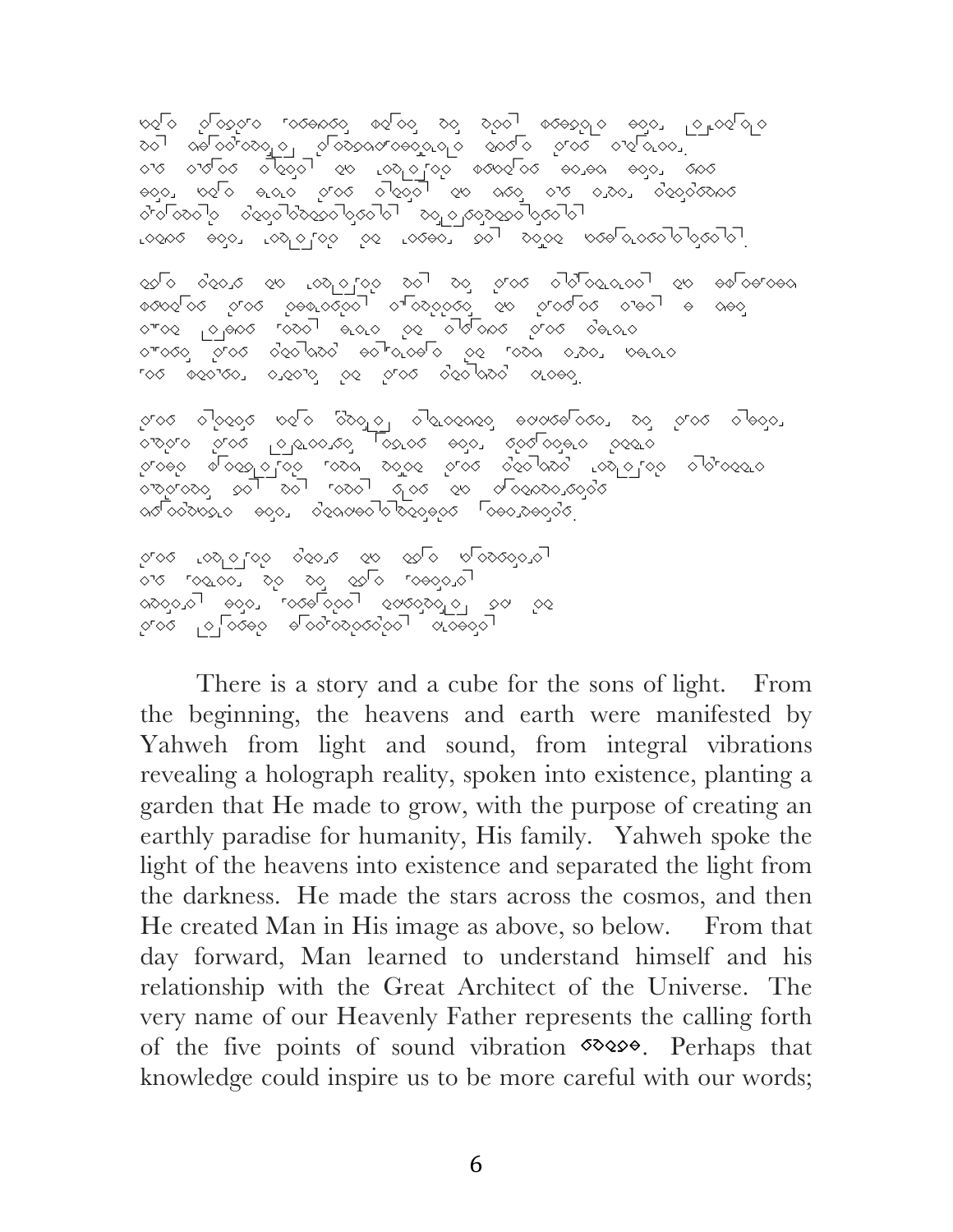to rehearse or deeply premeditate our speech. Every Master Mason enters into the timeless school of light, with ancient knowledge proving that vibrations have the power to manifest reality. God stands in the center of time, making the universe for his progressive purpose, with the cooperation of chosen guardians, messengers, and prophets of His Cosmic Ashlar representing his light. The Hebrew letters of His name YHWH, Yod Heh Vav Heh, stand to mark the unspoken five vowels used to create sound vibrations. Through sacred geometry, light, and sound, the Great Architect of the Universe lives within us and strengthens us with and through our great work maintained by our five points of fellowship. Beneath the Glimmering Light in the East, each Mason is called to live according to a system of morals enabling the manifestation of Gods purpose. He merges with a hidden code of light from an ancient cube stone… the Cosmic Ashlar, a deeply symbolic stone that gives strength and power to the Brotherhood. In the East, beside the gavel, the sacred Cosmic Ashlar represents the light-code that Yahweh used to speak all of the creation into existence. As Masons, through learning and applying this ancient code, we merge with His Spirit.

The many guardians, messengers, and prophets guide us into the same core knowledge that is the foundation and root of the moral, spiritual path to enlightenment. We ask for more light; and yet we hail, conceal, and never reveal it.

The holders of the Cosmic Ashlar are sworn to an oath, or obligation involving loyalty to one-another. Cube holders are called to find light in them through studying the guardians, messengers, and prophets of the Cosmic Initiation Ashlar, present in Masonic History.

The cube masters have made up a lineage of teachers who through millennia have resurrected, purified, and preserved the teaching of cosmic unity. Their aim is sublime; it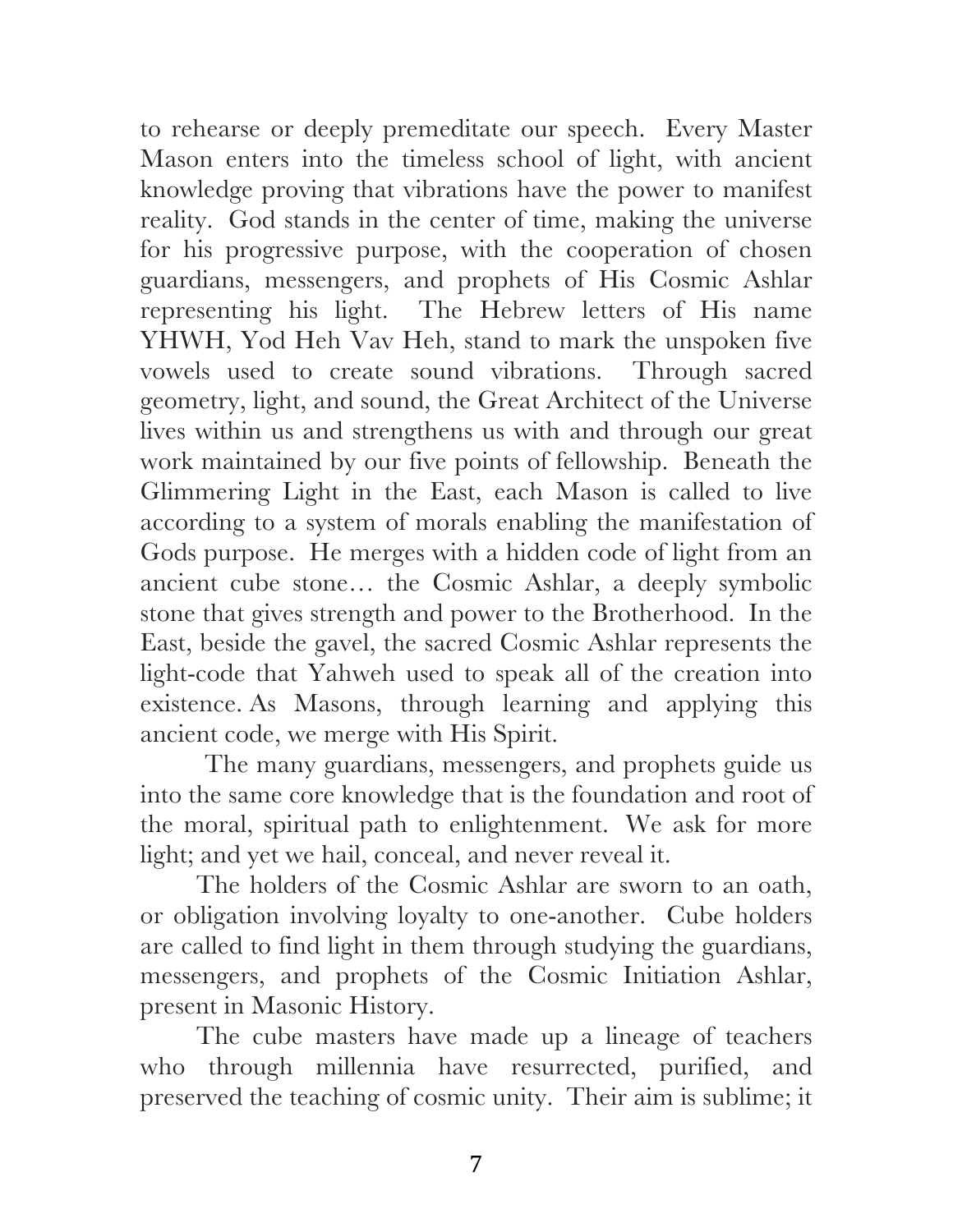reaches and touches eternity. Two thousand years ago Jesus, the Christ, brought forth this same teaching, and freely shared it with all those willing to hear. Seeing that humanity was not fully ready to receive it, he asked his apostle John to preserve the teaching of Ascension through the Cosmic Ashlar Code until such time as humanity was ready to receive it. John went to the Himalayas where he founded an order of Monks to hold the right methods of Ascension in its purity through the ages. Today we now have the tools of Ascension, principally the cosmic ashlar code and the tools of quantum information science as a means of astral travel in space, or Ascension. The vowed monks of the ancient order have dedicated their lives to the expansion consciousness, and in the world through these hidden tools and occult workings.

The great gift of the cosmic cube enables realization of the eternal self within. Within is the brilliant light of the one infinite mind. It is no different than the light of your consciousness that you are blessed with in every in breath. Each of us can grasp the cube that makes us feel powerful within. It actually represents the portal to the lasting connection to that which underlies all things, the holographic universe. Servants of this conscious connection bring us to a simple, universal, effortless tool to turn the mind and heart inward to that relationship, and live from it in daily life. Bringing cosmic creativity into us.

There is a code beyond the triune gateway… one that if grasped could remake worlds through the tools of modern science. It is the Cosmic Ashlar Code. It is in fact far more graspable and substantial… it is a cube system. All sentient existence will someday hear its call from three dimensions into the infinite. Cube holders are invited to inspire others to earn the cube through an act of kindness, an echoing act of service that pays forward ceremonially, the perpetual peace and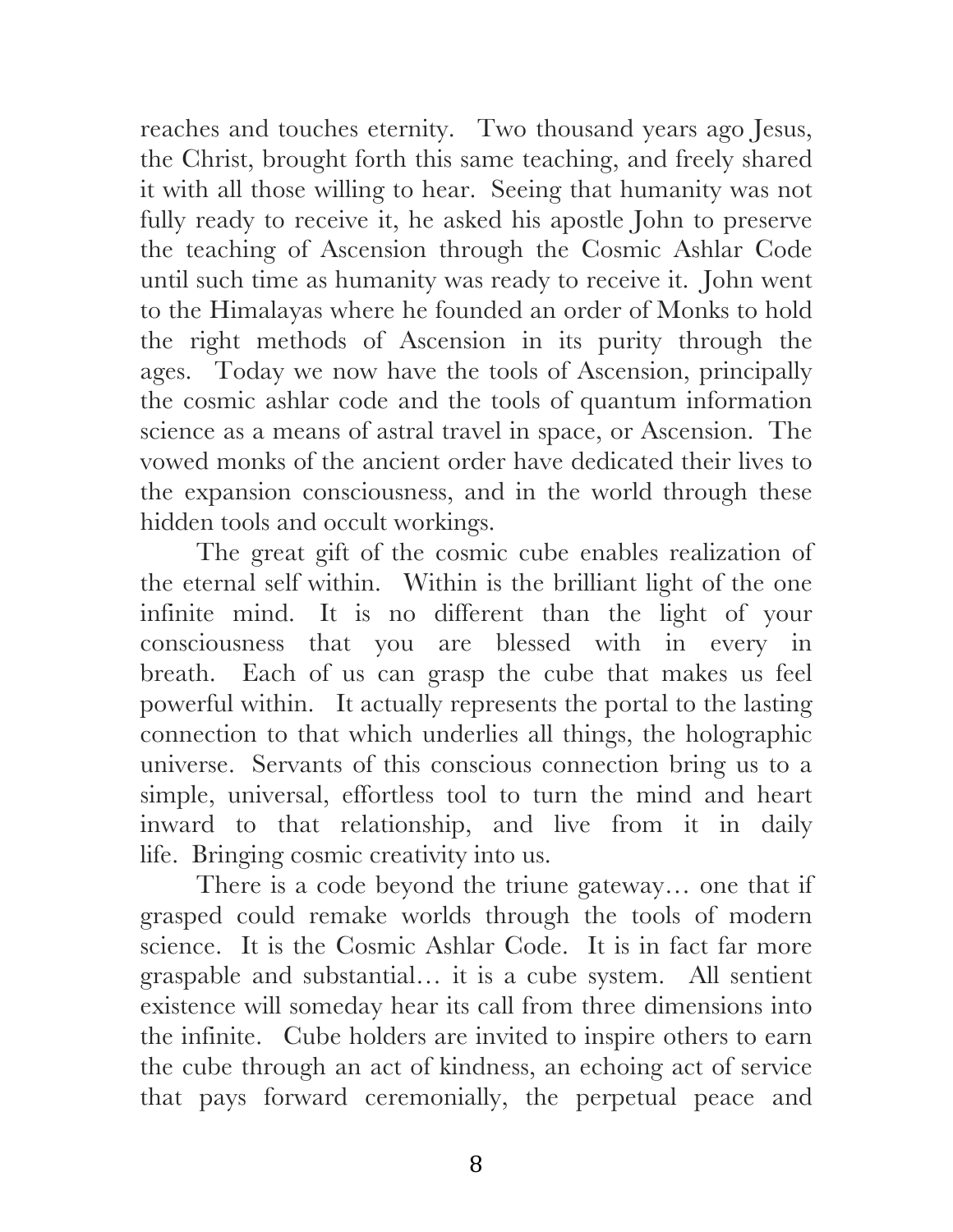security that we call for. Between the state of sleeping and waking, a new spirit moves within us, calling us to express insight into vast knowledge through a system that spreads wisdom, light, and unity across the cosmos… a system of one from many, light from darkness, and order from chaos. We are called to reward good deeds and merit with a cube representing a new language of light and a symbol system that makes us compatible with a higher intelligence. The cube is a symbol of a state of consciousness, a state of spiritual attainment.

The story of an ancient code of light and a great work is coming to the surface through an infinite time-loop, a time-tree echoing deep into the human past. The story of the ancient code of light is lifting the illusory veil between self and creator, and it is being retold for the purpose of the emergent oneness. New leaders are being called to do planned acts of kindness in the name of the friendship cube group… actions that capture interest, involve, and inspire more followers. Thinking collectively further empowers the evolution of consciousness, and creates a ripple effect, like a pebble in a pond, with positive waves moving outwards catalyzing a shift in consciousness and permaculture. It could be that the stars put their light into a singular, cosmic mind that is increasingly omniscient as a result of the Cosmic Ashlar Code. The microcosm of the self enters into a new level of consciousness as a result of the friendship cube. The dewdrop of consciousness merges with the sea of the one mind. A timeless vortex of infinite light manifests its self around the event horizon of the new present. Souls in service to the new oneness earn a place with the eschaton of the cosmic ashlar. The gavel of cosmic judgment rests peacefully with the infinite ashlar, enabling a great work with the stone of all ages, and a series of time-tree echoes is cast forth enabling the future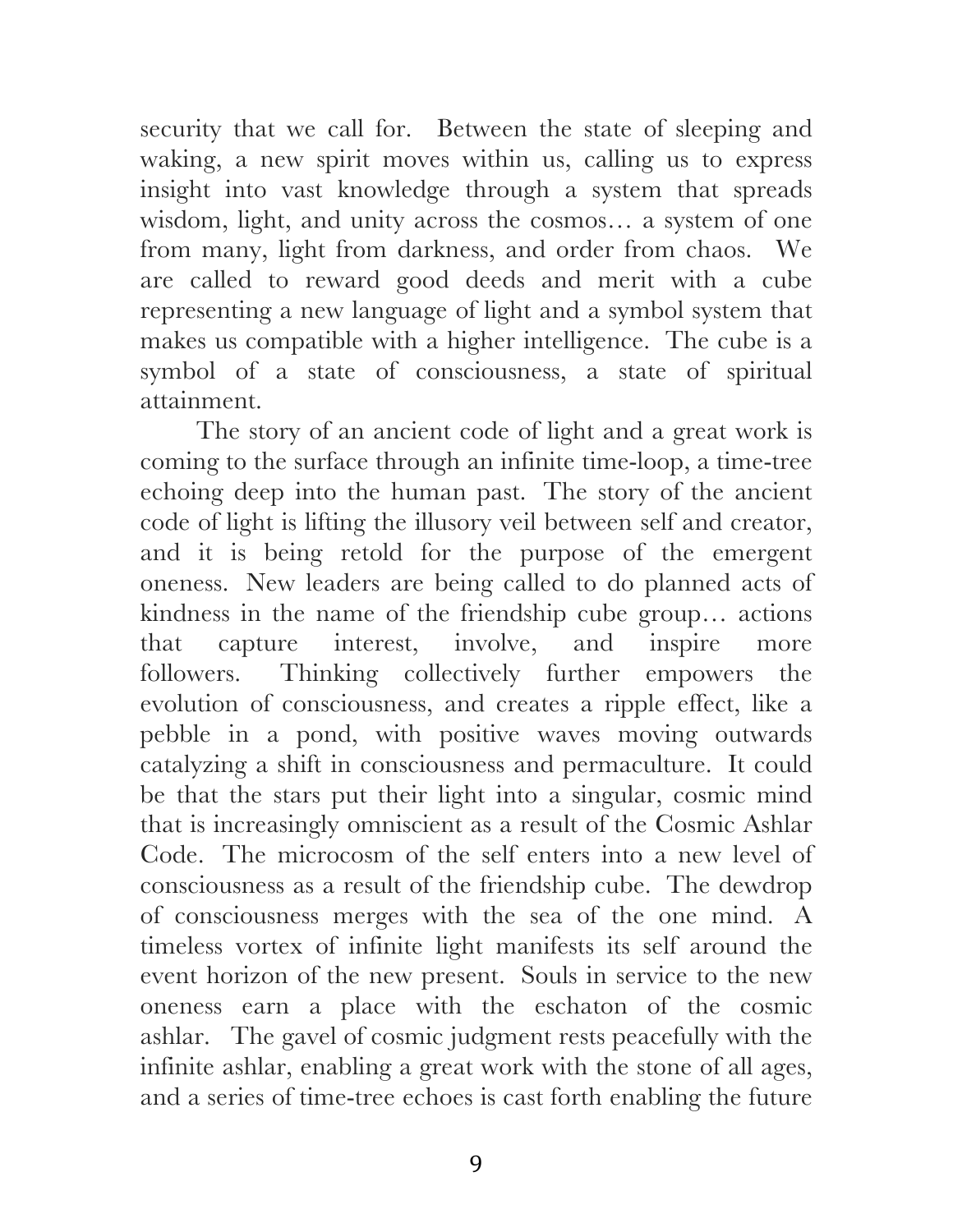to shout back at the past.

And so from the beginning and into eternity, the philosopher, the lover of wisdom, ponders himself and his relationship with the great architect of the universe.

In the days of Moses, the Great Architect and Geometrician was called the God of our forefathers. One day, Moses, a wise shepherd, saw the Glimmering Light in the East, reflecting the sacred geometry and will of God. To Moses, it looked like a burning bush, low on the horizon. Was it in fact the visual binary star system Sirius? Were it glimmering, as it does in the early morning low on the horizon, between the colors of white, blue, and red? Perhaps it could be explained in even more detail. The Bible illustrates how through this light, God spoke to Moses. God told Moses His name, Yahweh. Armed with the power of Gods name, Moses produced some of the greatest miracles in the Bible. Religious authorities, recognizing the names impressive power, declared that uttering it was blasphemy. Uttering Gods name was sometimes even punishable by death. And so the real name of God was misrepresented and misunderstood. Today, we are at liberty to discuss matters of Spiritual importance that touch our brotherhood of Master Masons. Today, through the revelations of science and technology, the code of the ancient relic… the code of the Cosmic Ashlar from God, we have within our hands. This secret code has unlocked the awesome power and presence of God within us. As we rise to the degrees of our brotherhood, we come into contact with a body of knowledge that has been kept secret for thousands and thousands of years. And the reason it has been kept secret is that with this knowledge comes the potential for what is called apotheosis… merging with God. The experience that we all remember from the third degree is the understanding of a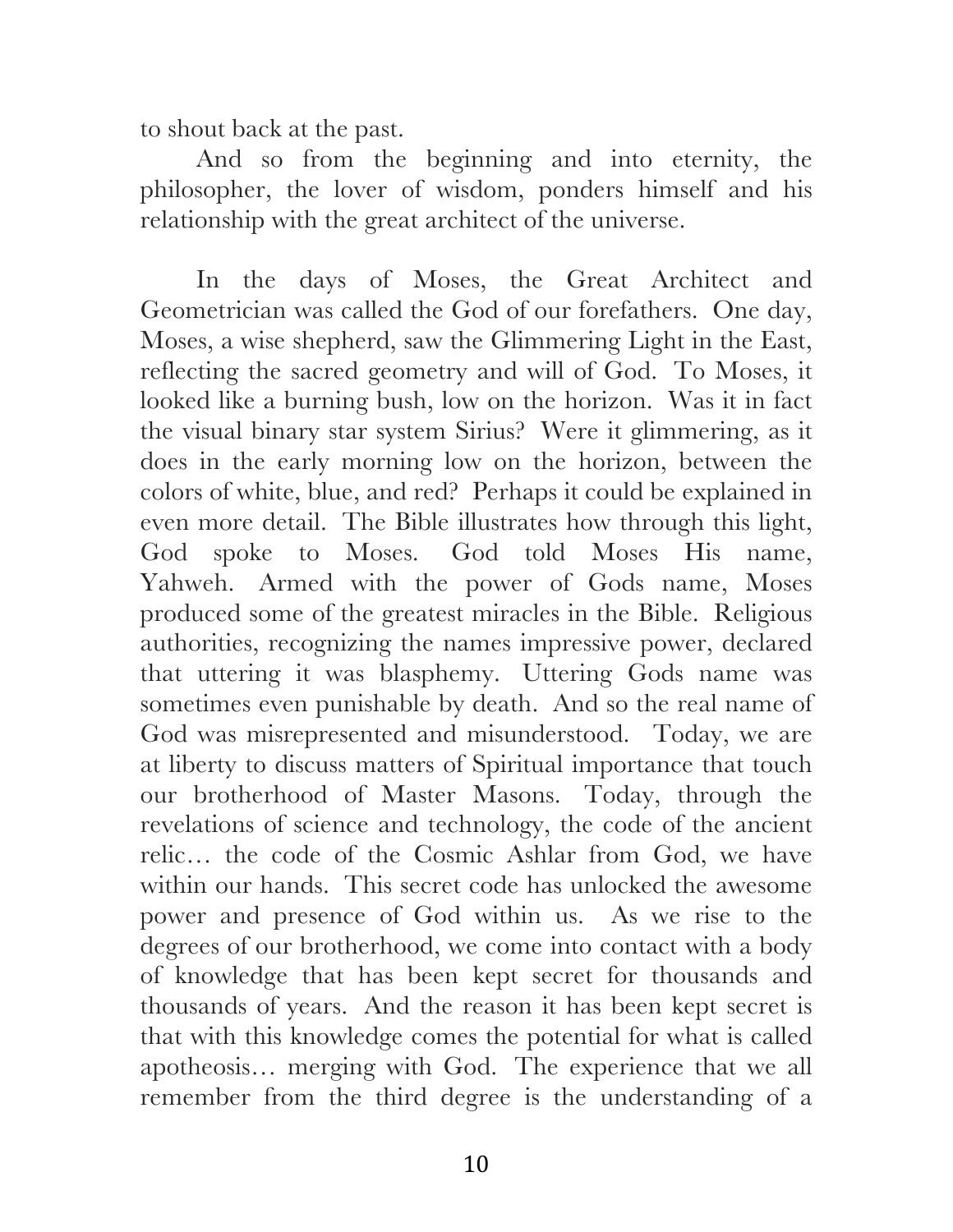fantastic and omniscient, glimmering light in the East that can redeem noble souls. This glimmering light in the East of our Lodges is also called the Eastern Star, the Blazing Star, the Morning Star, or the Dog Star, whose astronomical name is Sirius. Sirius is close to our solar system, and it is a visual binary star system. It is less than nine light-years away, and in the constellation, Canis Major… the Great Dog. It is our sky's brightest star, and little on the horizon, it twinkles or flickers on clear nights. Magically, it shines light, low on the eastern horizon. The majestic light waves interact with our atmosphere and cause the star system Sirius to glimmer. This makes it very easy to spot with the eye. It is the brightest star, and earth's atmosphere changes the light frequencies causing the star to twinkle in the East. Imagine… if thousand of years ago, you were a wise Shepherd whose name was Moses or, more precisely, RMSS. As you guarded over your flock at night, you would have looked up from your throne in Egypt, and seen this glimmering light that looks like a burning bush. And so, the vision of the King was given to an Egyptian scribe, and eventually recorded in the Bible as a vision of a burning bush. In Egypt, the visual binary star system was venerated as a God, even as the "House of the Gods".

Sirius marks the time of the annual flooding of the Nile, and was literally worshipped as the God of rebirth and new life. In those days as in today, the river Nile is divided into three sections… the White Nile, the Blue Nile, and the Red Nile. It is no coincidence that the aprons representing initiation into esoteric knowledge are the same colors as both the Nile River and the Star Sirius. The civilization living along the Nile Delta triangle glows with one great light. And the Star Sirius is reflected in the Nile Delta in Egypt. Stonemasons, to transport building materials including stone obelisks from the quarries upstream, used the Nile. Stonemasons built the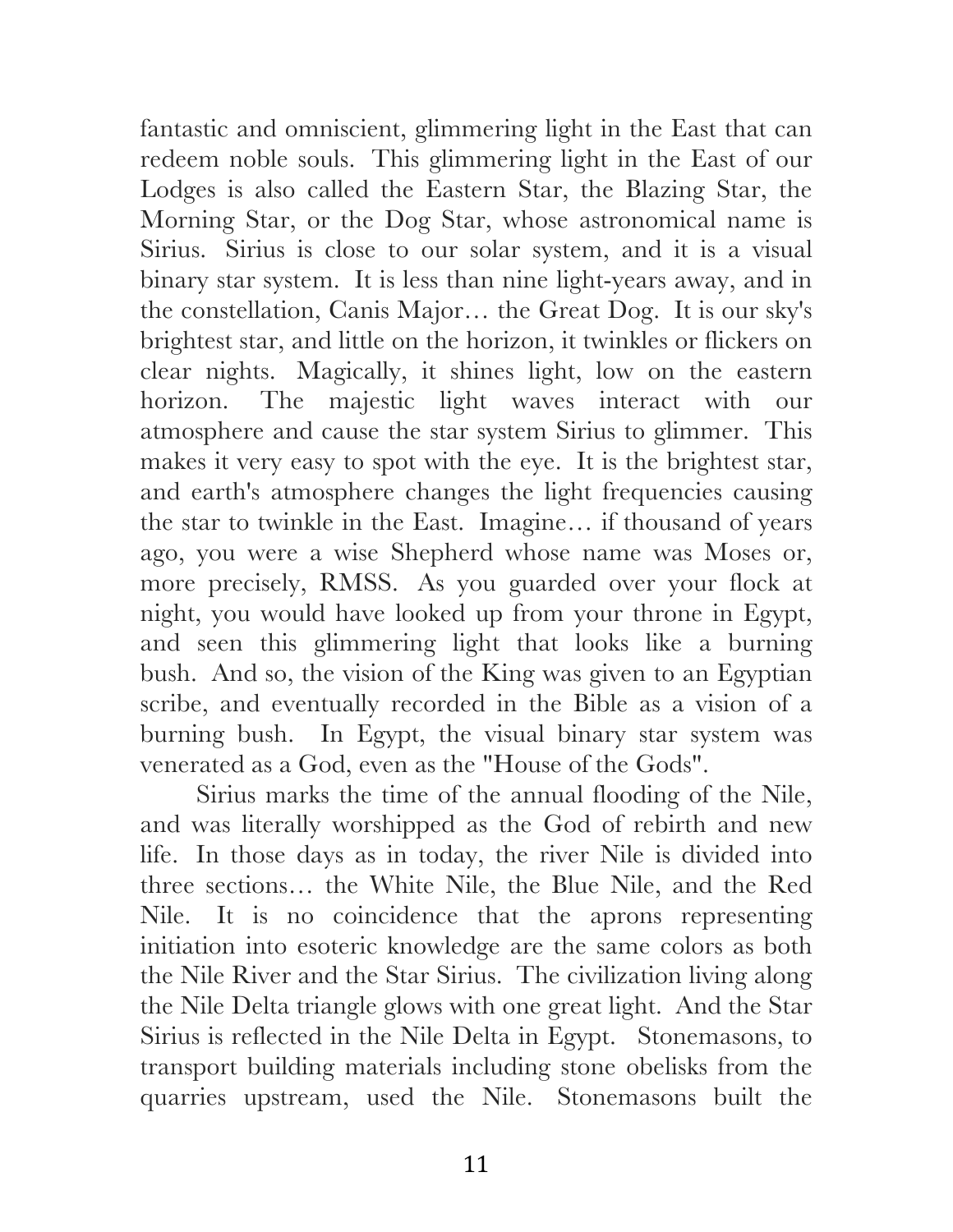Sphinx, facing east, to honour the God Ra every morning at dawn. Ramses II, Pharaoh and husband of Queen Netartari, developed the cube code for the majestic echelon. The ciphers and ancient law systems of the cosmic ashlar are carved into the limestone surrounding the tomb of Ramses II, illustrating the hidden inner code of a network of scribes and courtiers. Egypt has always been a magical place for Master Masons. Even in days of old, the Pharaohs and Gods conferred in a code of light, the plans, and means to build gigantic stone monuments and pyramids using precise Masonic tools. The Egyptian Gods are what the Bible calls the "Elohim." Elohim means the Guardian and Messenger angels, also known as Angelic Hosts. Israel relates to the Egyptian Gods Isis, Ra, and Elohim for Is-Ra-El. The real name of God is written as YHWH and pronounced as  $\infty$ , In truth, nothing can be spoken independently of his name. There is not a single vibration that could be cast into the world without the use of the five vowels of His name. In fact, all sound and light waves will some day belong to Him alone.

The knowledge of the Pharaoh, who built the pyramids, is that vibrations have power. Vibrations influence consciousness and reality. Without  $\infty$ , you can have no vibrations. Nothing can be spoken without vibration… without YHWH. God is central, and his intelligence is contained within a code of light. This system of light is called visual binary it is digital… based on ones and zeros, where a line is a one, and space is a zero. Every visual binary code has a concrete and exacting meaning. The glimmering light in the East symbolizes His code. We know that the Pharaohs held tightly to the vast systems of the Elohim. Pharaoh revealed the system of the Elohim, the Masters, via through the Cosmic Cube… the Cosmic Ashlar. Initiates understand that this system unites the Masters. Pharaoh established the law and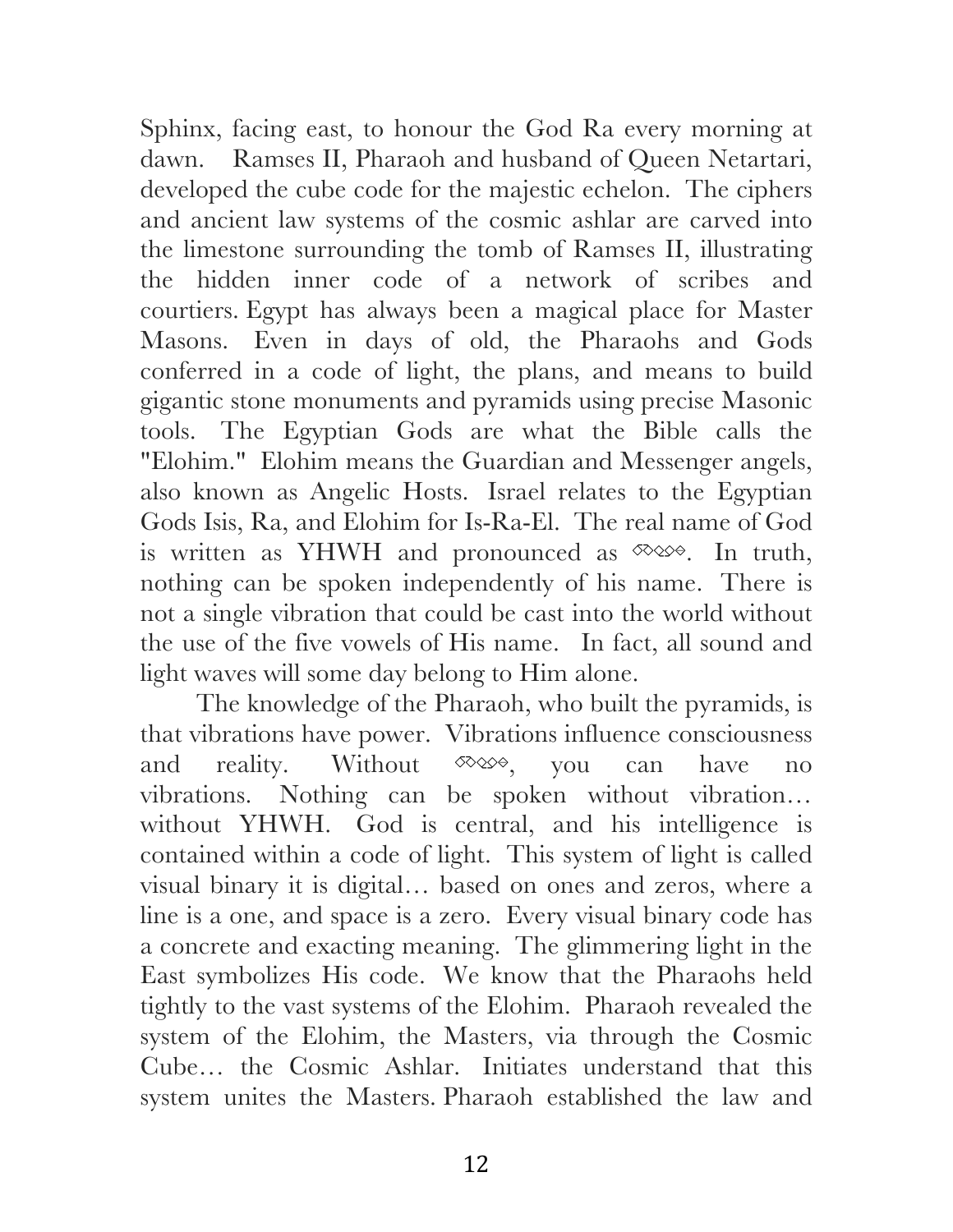order of God via the Cosmic Ashlar, the Scrolls of Abraham, and the Tablets of Moses. The Cosmic Ashlar first arrived with Adam via YHWH and was written in the Scrolls of Abraham in reformed Egyptian, the ancient code of light. That same code appeared in the Tablets of Moses, and the-the army of RMSS sealed the Holy Three in the Ark of the Covenant, known of at the time to the great Hermes Trismegistus. His dark green tablets, emerald tablets, contain knowledge of a golden cosmic cube from the heavens. Many traditions speak of the cube, and there is archeological evidence of the cube strewn across the Middle and Far East. Going into archeology, the cosmic cube of Ramses II was uncovered in the Valley of the Kings by archeologists in 1733. The burial chamber of Ramses II is adjacent to the vast treasury, where the Cosmic Ashlar from heaven was located. The cube and code system of the Pharaoh were uncovered in the Kings Chamber of the Great Pyramid at the Giza Plateau. The golden cosmic cube has been the legacy of the brotherhood since what seems to be all time. Approximately three hundred of the original gold engraved granite cosmic cubes have been unearthed beneath the ancient city of Cairo… and it is the duty of initiated Freemasons to return these three hundred Cosmic Ashlars to their proper place, in the East with the Worshipful Master, beside the gavel. The Cosmic Cube is a gift… given from the Elohim to the Master Builders. Their worth is more than metaphorically astronomical. In our cosmic ashlar is revealed esoteric knowledge of God, Geometry, Gnosis, and the Galaxy. The infinite ashlar is evidence of a higher intelligence, a Supreme Being and a system of light that could join us all beneath the visual binary star system. Between the Bible and the Cosmic Ashlar we find ritual knowledge that reflects the Elohim and their moral code of light and duty to serve it. The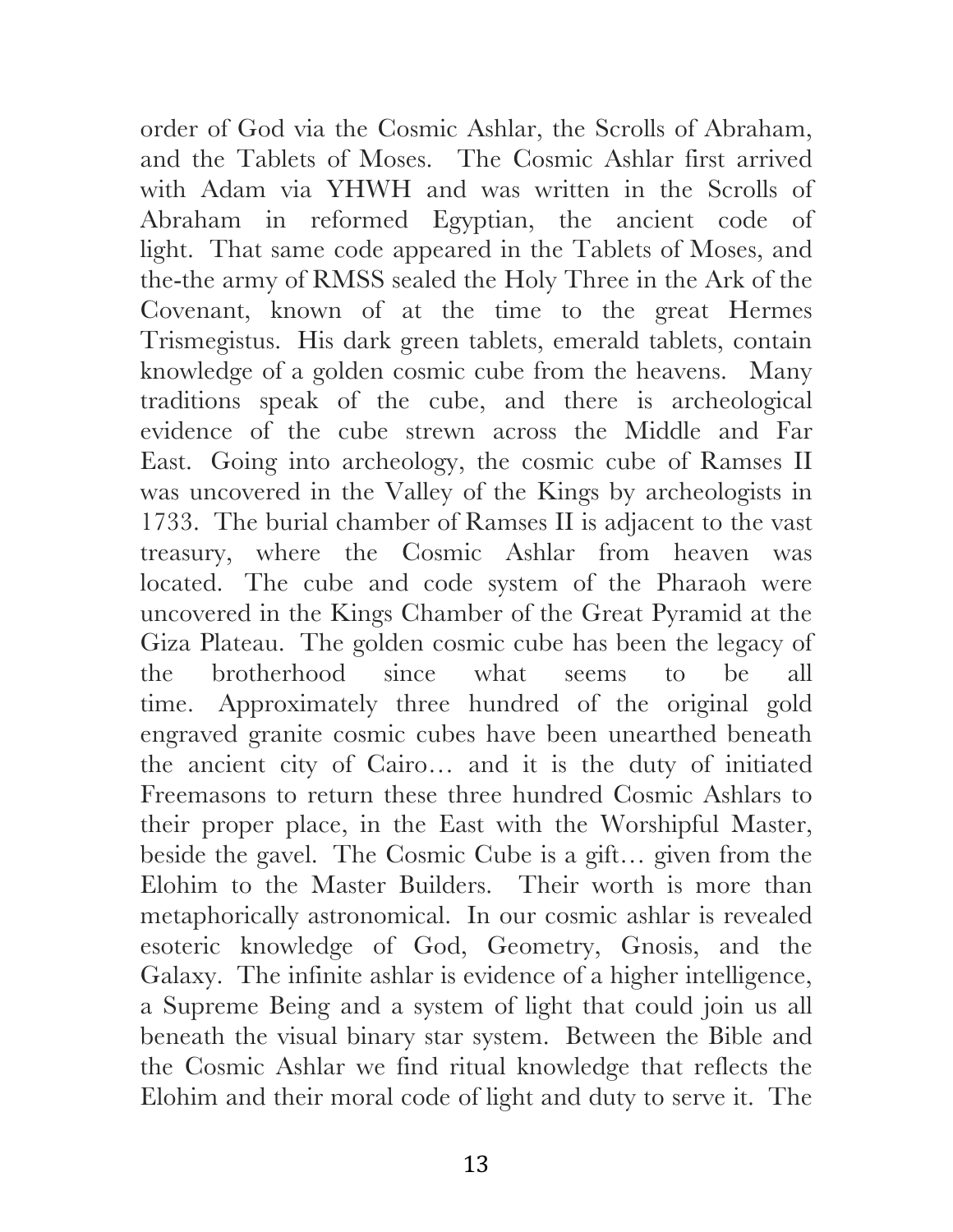Bible its self veils esoteric knowledge that was known to the Egyptian Priesthood. In the Bible, the three wise men follow this morning star, the star Sirius, to find the newborn King. The idea is that through the ancient code of light and the old work, the young King can be born once again within us. As Master Masons, we can become one with God and His plan for a language of light to unite humanity. And through the knowledge of our Cosmic Ashlar, we can reach apotheosis and merge with God.

In the Holy Scriptures, there is an old story about a place that always was. This story holds that long before the prophet Abraham, before Adam and Eve, and before the creation of the earth, there was a Holy Place called the celestial house of God. It was also known as the Ka'aba. Its replica on Earth today is built in the center of Mecca. Since long before Islam, Mecca has been sacred territory. There the Ka'aba has been constructed based upon the universal plan of God and His Elohim. Mecca has been a place of pilgrimage for countless generations, drawing together people of many faiths and backgrounds. Inside its golden doors are a sacred room and an even more sacred stone… a holy place that houses an ancient, sacred stone… the Blackstone that came from the heavens. On the East corner of the Ka'aba, framed in silver and gold, is a vision-portal looking into the sacred stone. It is written that this sacred stone fell from the heavens and was used by the prophet Abraham. The prophet Mohammed revered the sacred stone well before the preaching of Islam. It was set intact into the Ka'aba by the prophet Mohammed in the year 605 AD. The sacred stone marks a holy place and a holy story that unites Islam, Christianity, and Judaism. Before any of these religions existed, God had asked Abraham to build the Ka'aba as a place to house and honor the sacred stone… as a focal point to bring together diverse peoples into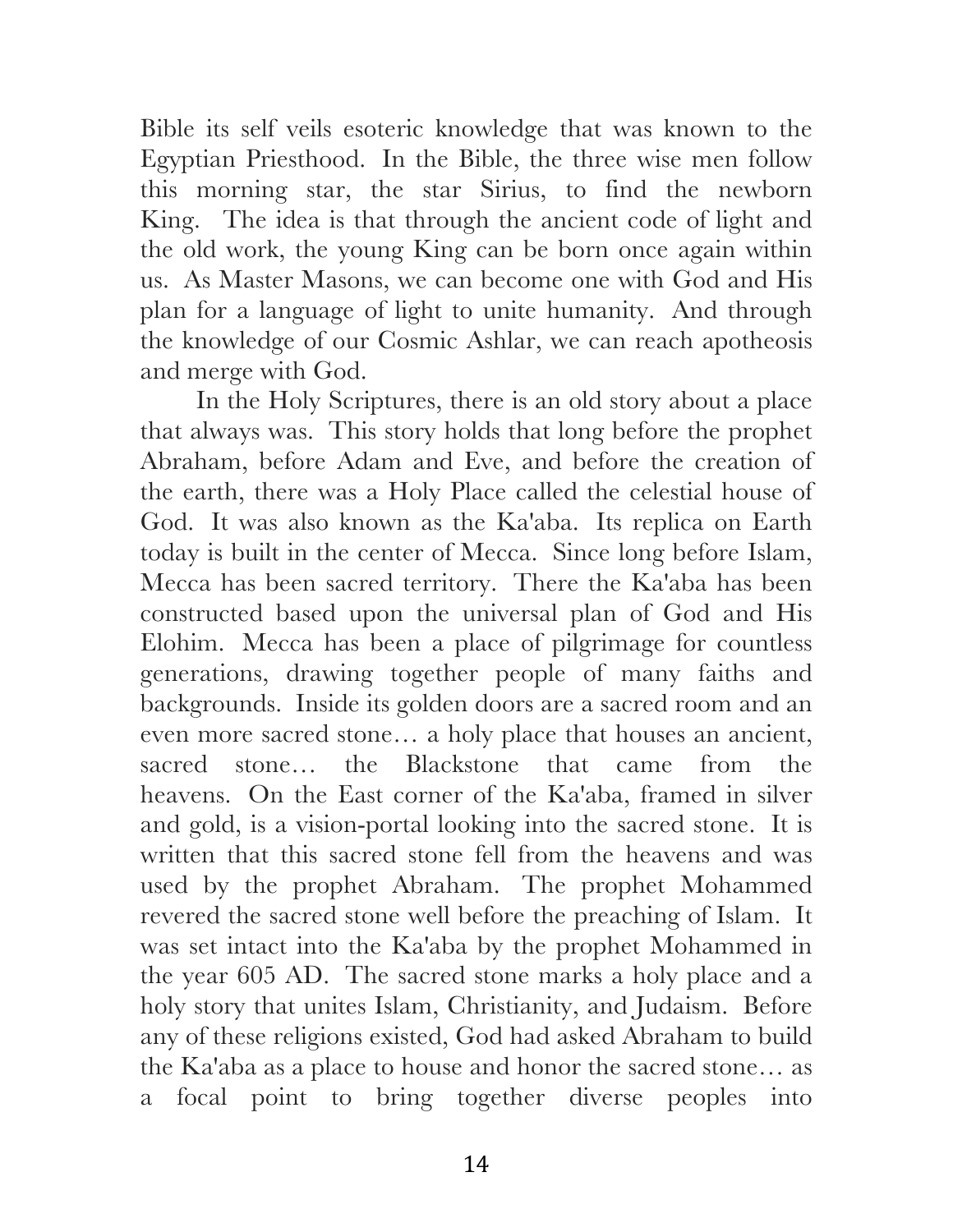unity. Those who worship the one God, answer to His call in the Holy Scriptures. Countless millions of people every year are called to pilgrimage or service. When visiting the Ka'aba to this day, we see and feel that it has been polished smooth and perfected by the hands of billions of pilgrims over the centuries. In the crucial moment, Angels of God gathered above the Prophet Mohammed in his sleep, and noticed that although his eyes were full of sleep, his heart remained awake. A new conversation with the Prophet, in the ancient code of light, then commenced. God instructed the Angels Gabriel and Michael to appoint the Mohammed as His Prophet. The angels blessed the Prophet and gave the ancient code of light to him in the form of the Al Hajar Al Aswad; the Blackstone that the Prophet carried with him and placed intact into the Ka'aba, the Cube and House of God in Mecca. After this time in Mohammed's life, great revelations were given to him from God. Revelations were transcribed and translated from the light code of the angels and into the Arabic language that became the Koran. At this time, in the period when the Prophet was in Medina and Mecca, moral lessons were written as poetry or Suras from the angels. These moral lessons are a covenant with God. The moral lessons from the Koran are like a promise made from the heart of the Prophet Mohammed… a covenant between God and humankind that was first revealed through the ancient code of light. The promise made by the Prophet was an obligation to live a life of truth a life of character and righteousness good deeds… a life of justice and surrender with the Holy Cause the Al-Mighty God.

The Noble Koran records the history and revelations given to the Prophet Mohammed that guide us in our works here on earth. God instructed the Prophet after what manner he should work. And it came to pass that all who followed the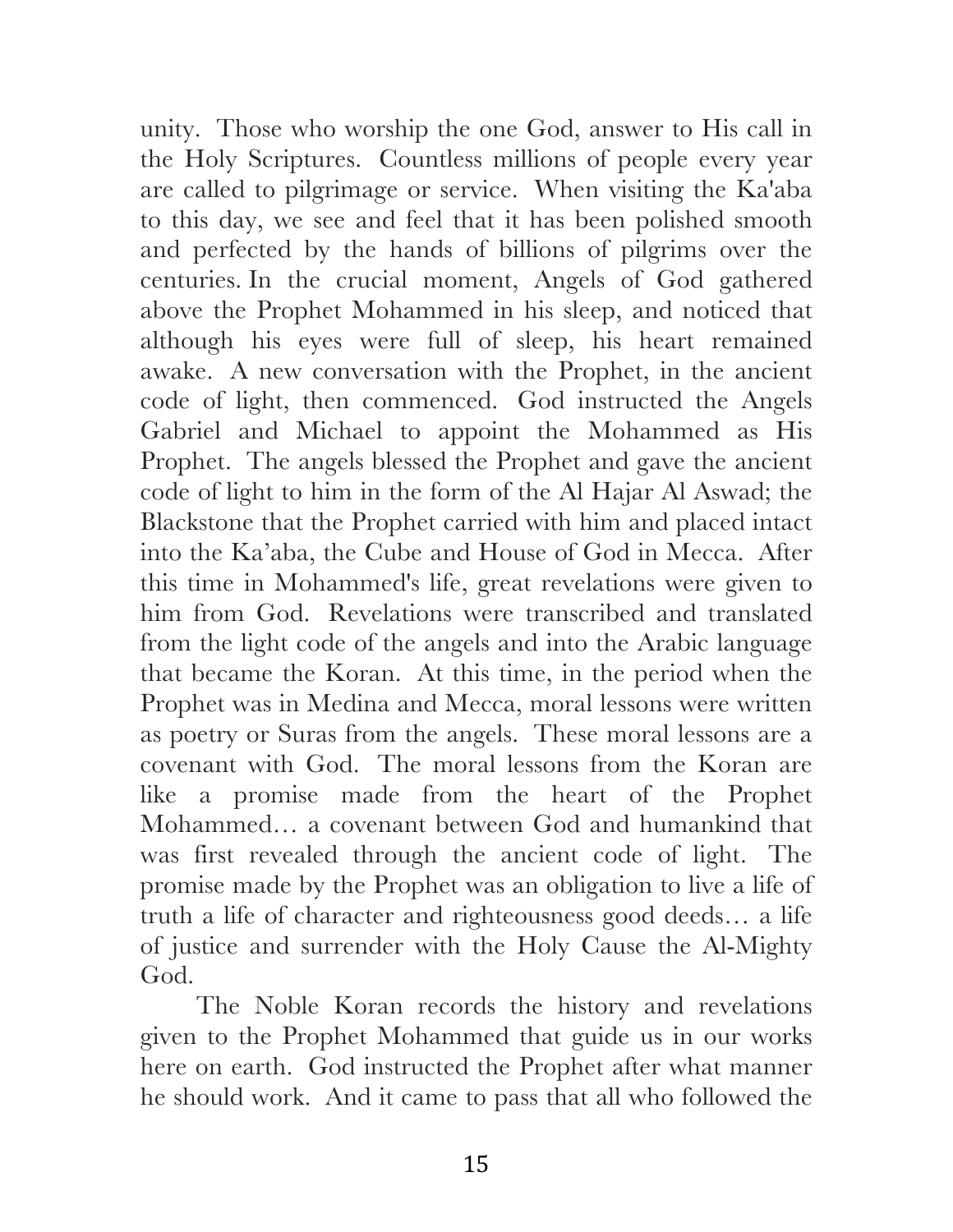prophet prospered from this job. The awakened heart inspires good deeds, acts of kindness that earn us a place in Heaven with God and His Angels. Our acts of kindness can establish a heavenly kingdom here on earth. In the crucial moment, we are called like the Prophet who came before us, to open our hearts to the ancient code of light that the Angels bestowed unto us in the form of the Cosmic Cube. A steady revelation occurs in the Prophet and also within us today. A constant revelation occurred from the time or Adam through to Noah, Abraham, Moses, Jesus, and the Prophet himself. Prophecy predicts that when Christ returns, He will come back as a Muslim that gives unto all the people of the book, the one ancient code of light in the form of the cosmic cube… a hub that promises to unite the nations of the world through Islam. The Mahdi will rise and join with Christ, and in Christ, to follow the plan of the Angels and unveil the system of the Cosmic Ashlar, Scrolls of Abraham, and Tablets of Moses merging the line of Abraham, including righteous Jews and Christians. Islam is to believe in God, His angels, the meeting with Him, and to believe in His prophet Mohammed and His resurrection. It is to worship God alone and none else, and to offer five prayers per day in the direction of the Ka'aba. It is to give generously to Islamic charities so that the work of the Prophet and the Mahdi hastened and the Cosmic Ashlar restored to its rightful place in the Ka'aba in Mecca. Pieces of the sacred stone remain, yet it is not currently intact in the Ka'aba. Externally, it was broken and yet fused in the Eastern wall of the Ka'aba. It may indeed be restored within our hearts, merging us with the Elohim creators. Islam is to observe fasts during the month of Ramadan and to make pilgrimages, see and touch the Al Hajar Al Aswad within the Ka'aba in Mecca. Islam is to worship God as if we see him fully through His ancient code of light. It is devotion to the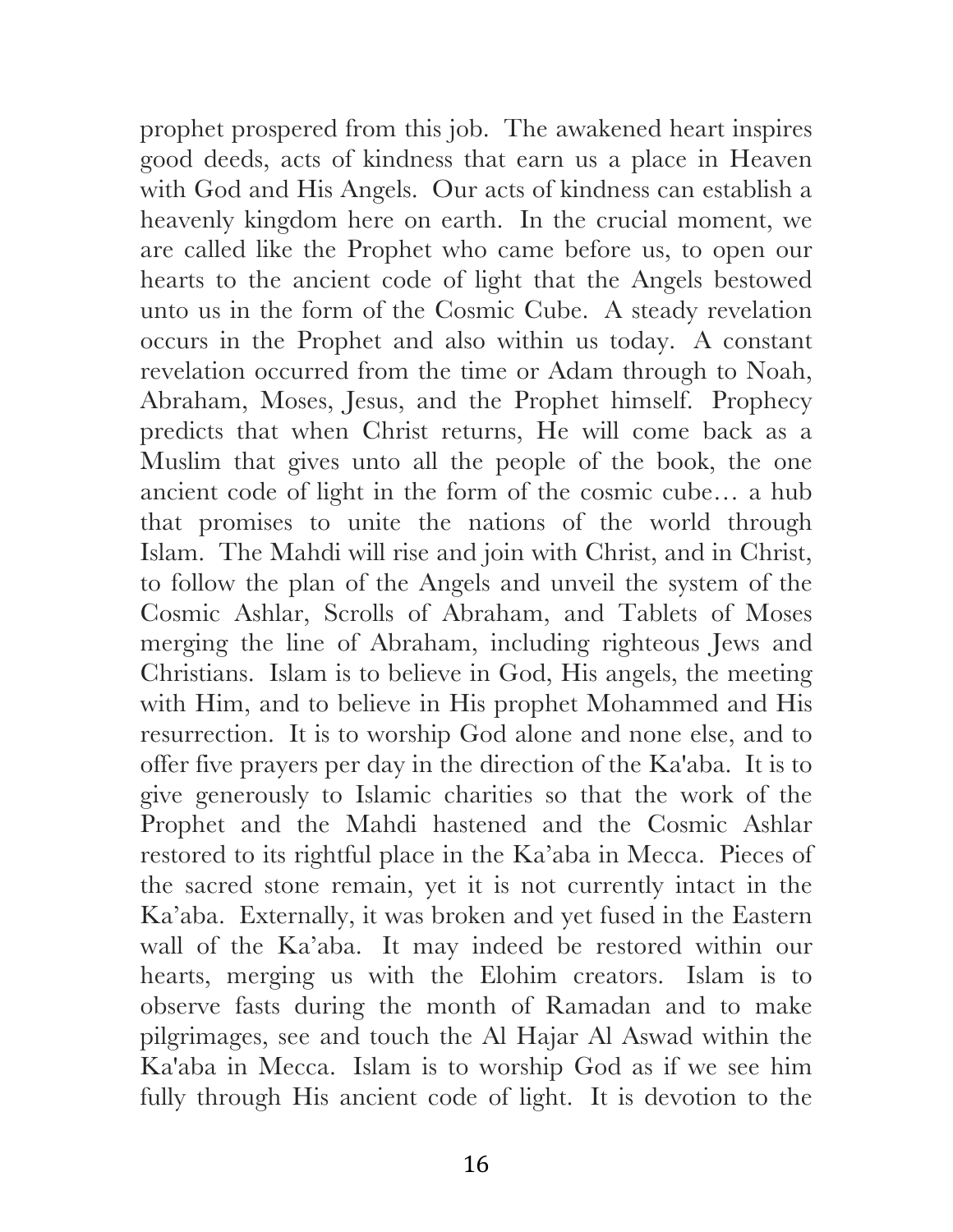system and recitation of the Koran, knowing that it is right and just. In examining the peaceful and noble roots of the Islamic faith, we find that another crucial moment is at hand, a moment where faith and trust appear to us… to transform our lives for the better through the peaceful message of the Prophet Mohammed. In this faith we profess that there is one God… Allah… and that the Prophet Mohammed, peace be upon Him, is the Great messenger. We believe in the ancient code of light and in the promise of a peaceful and united future for all humankind… a future united symbolically within the House of God and through the Al Hajar Al Aswad unto all those seeking light and wisdom and unity with the Most High God. The sacred scriptural timeframe places King Solomon's rein around 890 BC. Inside Solomon's temple of God, in the East, beside the gavel, is His Cosmic Ashlar. The Cosmic Ashlar of King Solomon is the same Heavenly Blackstone, the Al Hajar Al Aswad that the Prophet Mohammed placed intact into the Ka'aba in Mecca. In essence, the House of God for both Muslims and Jews is one and the same. Both the Bible and the Koran illustrate this point. One of the Suras of the Koran, the Al-Isra shows that in the 7th century AD, a heavenly steed called the Al-Buraq carried the Prophet Mohammed from Mecca to Jerusalem in a Mi-Raj or Night Journey. In this journey, the Holy Blackstone, the Al-Hajar Al-Aswad, was transported from the Ka'aba to King Solomon's Temple. In the East, beneath the glimmering light, it was given the name, the "Cosmic Ashlar". In that journey to place the Cosmic Ashlar from the Ka'aba into King Solomon's Temple, the Prophet Mohammed, peace be upon Him, tied the Al-Buraq to the Western Wall of the Temple. Since then, this Western Wall has been called the Al-Buraq Wall. According to the Koran, King Solomon's Temple is a cube, twenty-two cubits in width and breadth, and twenty-two cubits in height thereof,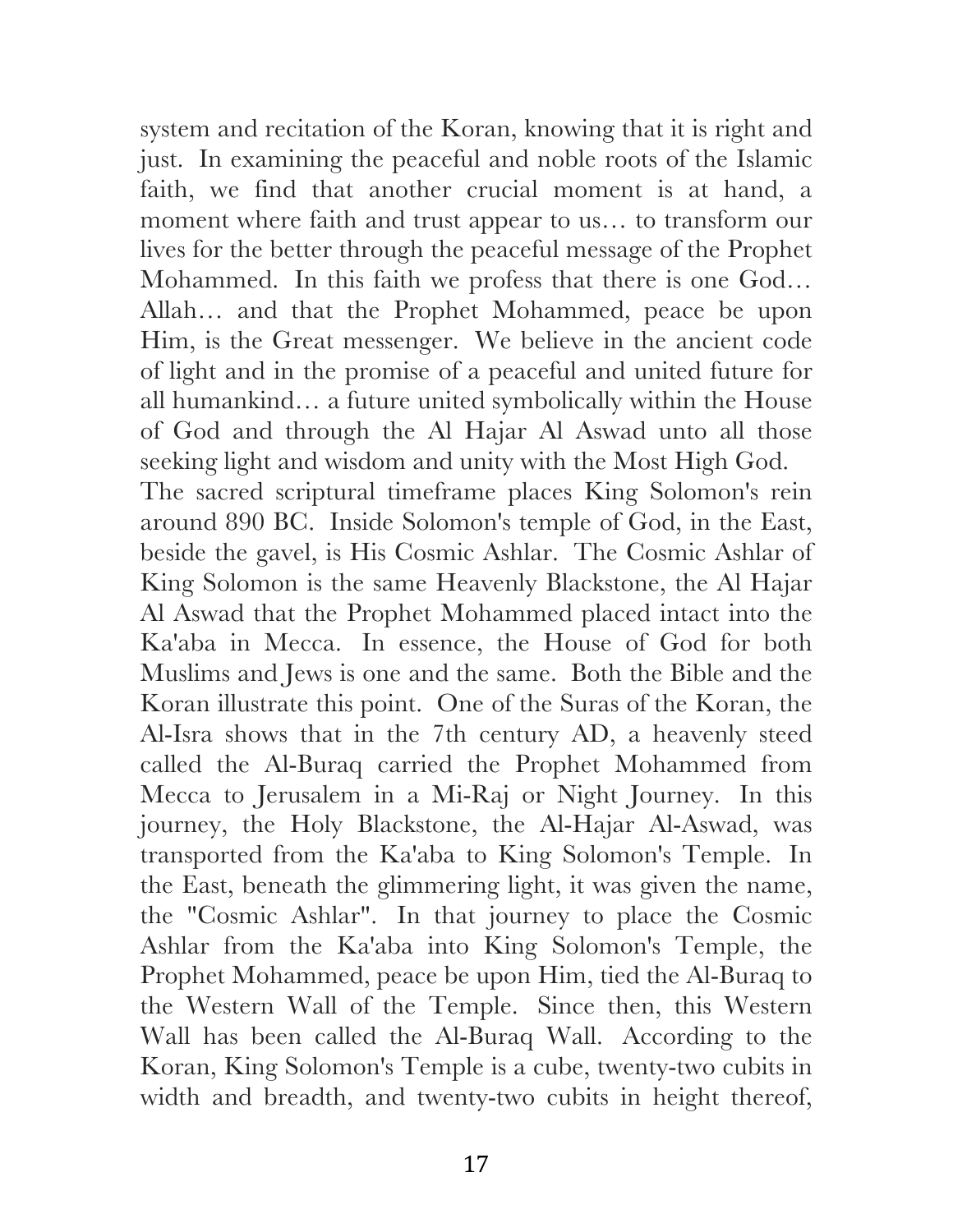overlaid with pure gold. The Ka'aba is also a cube. Abraham built the first Ka'aba. Ezekiel envisioned the new temple as a cube. We learn in the Bibles verse of Genesis that a stone is placed as a pillar in Gods house. Jacob with his ladder into the heavens… took our stone and set it up as a pillar. In Exodus 33, the Lord tells us, "There is a place near me where you may stand upon a cube stone." In the book of Numbers, we see a Mountain and high upon the heights of this mountain is a people who live apart and do not consider ourselves to be one of the nations. These people are Holy and Exalted beings; the Greater Nation. In Numbers 24, it says that our dwelling place is secure, and that in our nest is a stone. In Deuteronomy we hear, "The Lord is like a Rock. His works are perfect. His ways are just." Samuel 22 states, "The Lord is my rock, my fortress and my deliverer. My God is my rock, in which I take refuge. He is my shield. He is my stronghold, my refuge." Samuel states, "The rock of Israel rules over people in righteousness." Looking to Exodus, we see tat we are called to cut and set stones, and to engage in crafts for the Lord. In Romans 9:33 it is written, "I lay in Zion a stone." Echoed in first Peter, it says, "See, I lay this stone in Zion, a chosen precious cornerstone. …The one who trusts in me will never be put to shame." The scripture of Matthew says, "Anyone who listens to my teachings and follows is wise, like a person who builds his house on a solid rock. Anyone who hears these words and does not put them into practice is like a foolish man who builds his house on sand." The Lord Himself nourishes us with honey or nectar from his stone. He is within us always, a light and geometry from within.

According to the Church of Latter Day Saints, scriptural prophets in America have opened the same portal that was opened by other prophets in times past. The prophet Joseph Smith wrote the Book of Mormon and began the restoration of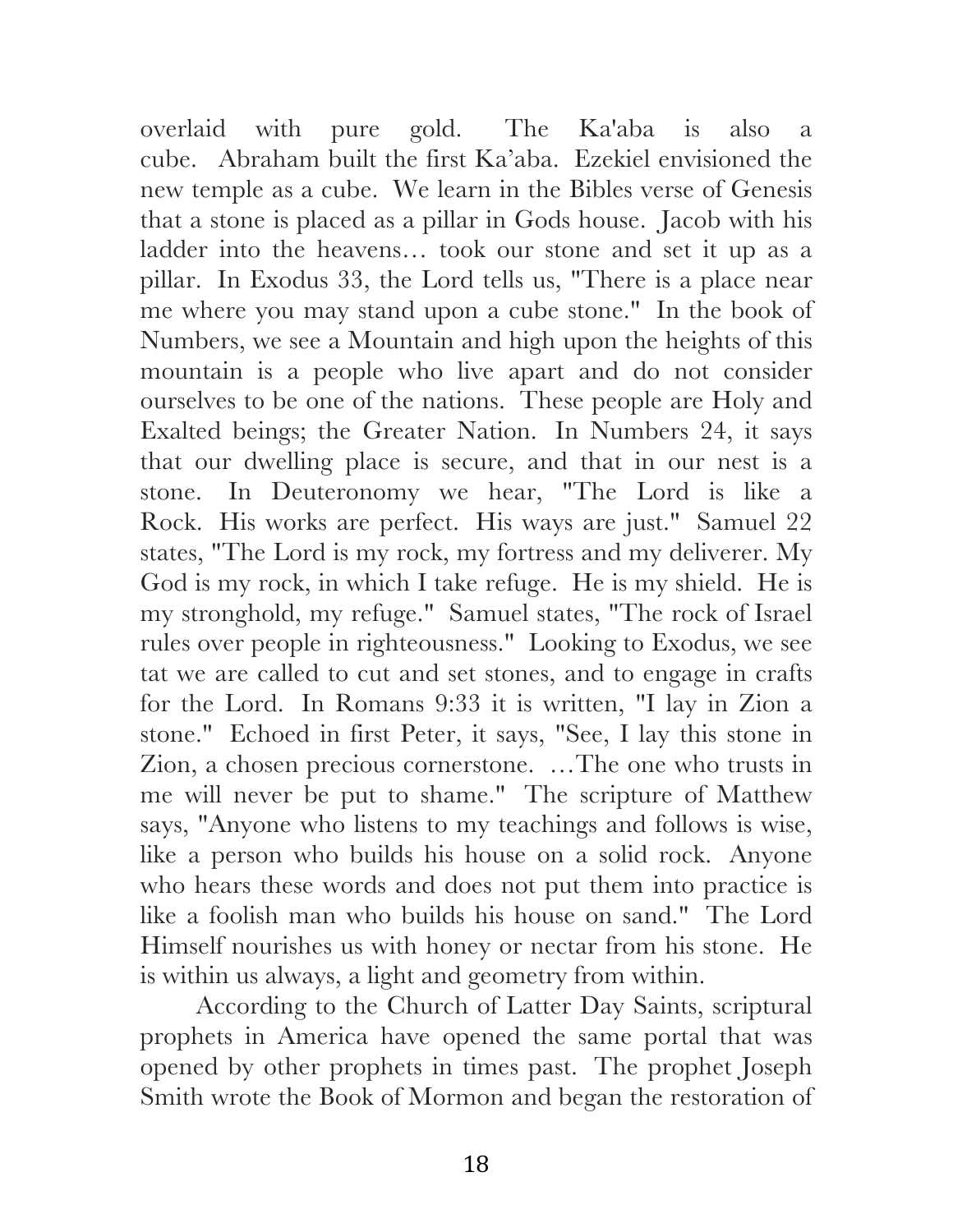a faith. The Lord showed the Prophet Joseph Smith after what manner he should work. The new prophet was called as a Shepherd to guide his people. Joseph Smith uncovered a series of gold plates engraved in a peculiar Masonic code he referred to as "Reformed Egyptian". He was given a keystone and keys to priestly authority. Through his foundation and his system of light, his chosen Elders of the Church of Jesus Christ of Latter Day Saints began to plant seeds. And it came to pass that these seeds did grow exceedingly around the world. It also came to pass that the Lord commanded that the Elders make records and books that encourage new followers to learn the ancient code of light… the code of the Angels of God. The chosen Elders were given the meaning of the engravings upon the same keystone held by the Prophet Joseph Smith. The ancient code of light from the sacred foundation or Cosmic Ashlar and engraved gold tablets enabled the Elders to restore the ancient work and retell the story of King Solomon's Temple. The prophet knew that His foundation, the Cosmic Ashlar, allowed the translation of the ancient code of light and that this translation would be a direct message from the Angels of Christ. The Elders who showed promise for manifesting the ancient work were invited into Freemasonry and entrusted as guardians and messengers of the Cosmic Ashlar, the keystone of Mormon. Joseph Smith, who encountered the heavenly light of the angels of the Lord, guided these works and established a church for the latter day saints. Through the code of the angels, chosen elders were called to glorify God and build His kingdom. According to the words of the Angels who speak by the power of the light of God, the Book of Mormon was written and disseminated across America. The book reveals that those called can talk with the tongue of angels that we can shout praises to the Holy One of Israel and communicate in the old code of light, the system of the past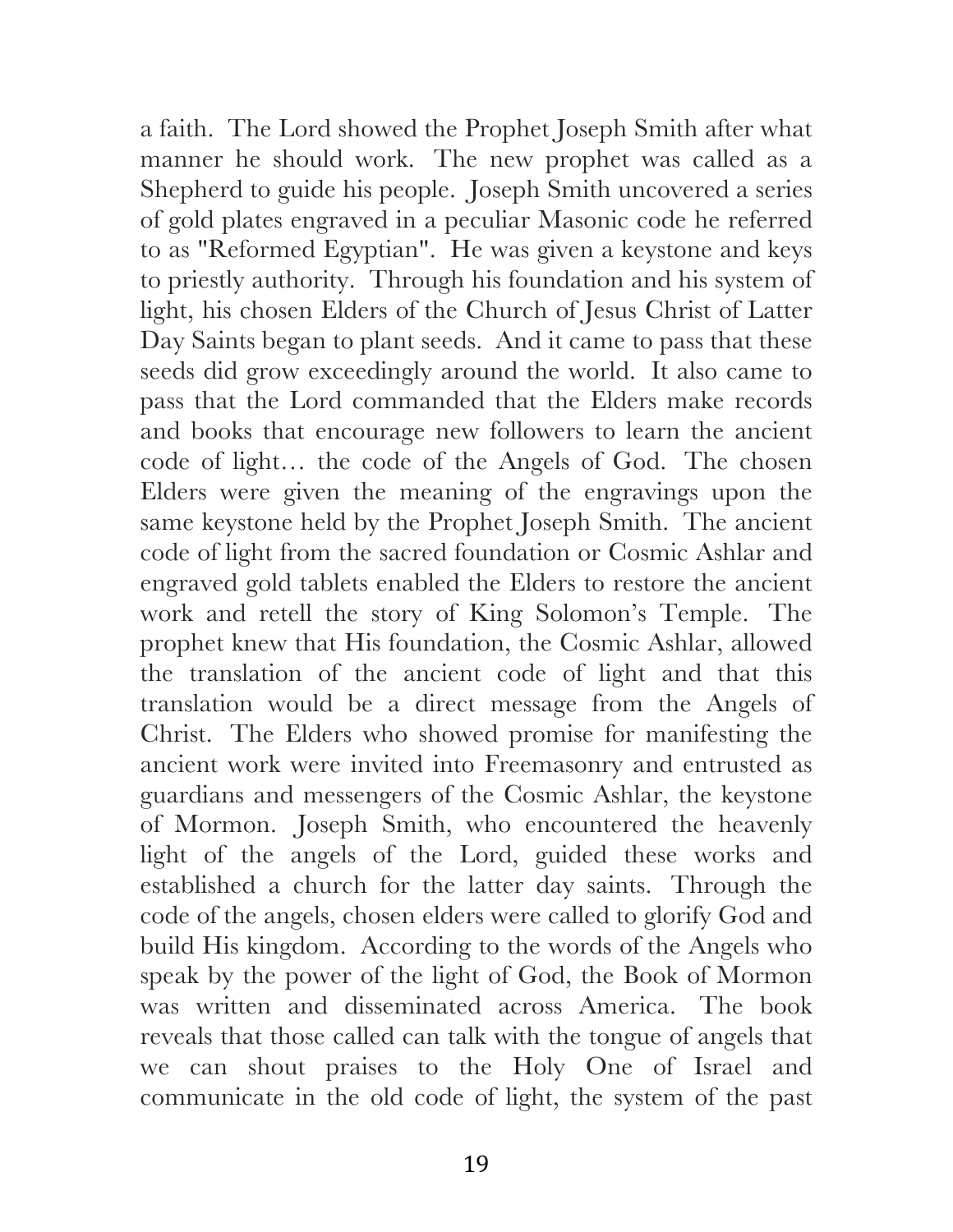work. The law of the ancient work is the method of the view of God. And holding to this cube keystone, we are called as beloved and faithful brethren to follow the straight and narrow path and to press forward with steadfastness in Christ, having a perfect brightness of hope and a profound inner love of God.

We receive the light of the Holy Ghost in the form of the keystone of Mormon that it will show unto us all the things that we should do… for the Holy Ghost enables us to carry the code of God unto the hearts of the children of men. The Book of Mormon teaches that the Lord God will consecrate our prayers for the gain of His people. In the book of Jacob, the brother of Nephi, we see revealed the cause, the purpose, the land, the hope, and the collective dream. It is the seal of the Angels of God upon this earth. The Lord God commanded Jacob that he should write in clear records… using the code of the angels from their cube, upon the golden plates… the most precious things and that he should preserve the system of light and the records, and hand it down to his seed from generation to generation. In the Words of Mormon engraved in the ancient code of light upon the golden plates, we behold the history of America, written in the code of the Ancient Work called reformed Egyptian, or the Cosmic Ashlar code.

Men of renown, throughout all the ages, have taught their sons this ancient code of light… the Masonic system of the Ancient Work. Through the old work and the Keystone, men of renown were called to establish peace and prosperity. The gifts of the Spirit of God entered into the revelations of the Prophet Joseph Smith. Through Him, the encoded words from the golden plates were dispensed to the faithful servants. Brethren throughout all time have accepted the ancient Keystone as a gift for transliterating the ancient code of the Cosmic Ashlar. Some are called to serve substantially with the Keystone or Cosmic Ashlar. God granted high authority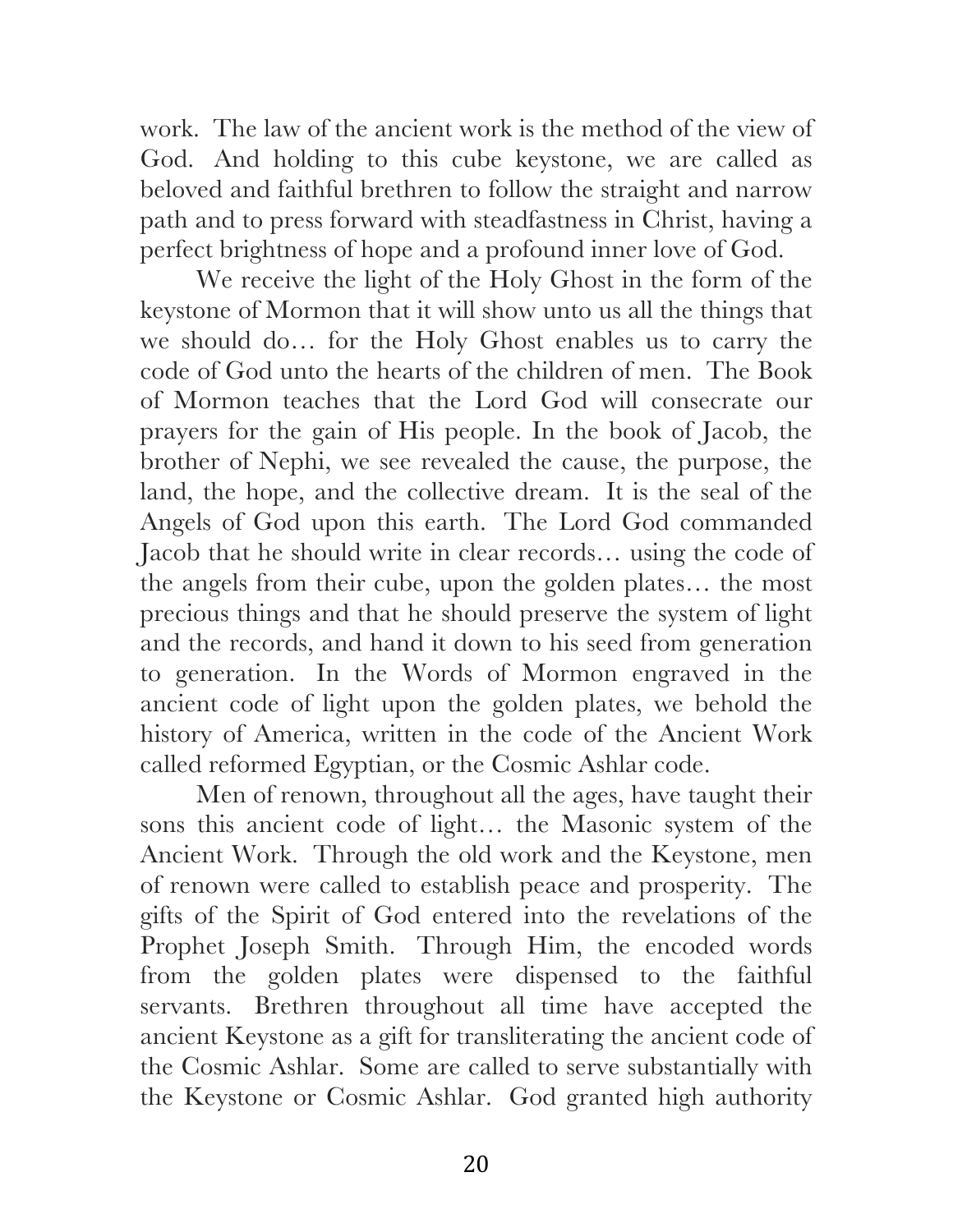and the great honor to the Elders, Priests, Deacons, Teachers, Guardians, Messengers, and Prophets who throughout the ages have held the gold-engraved granite cube that empowers those who hold the priesthood. The Spirit of God gives the cube, which the Lord may teach the code of light and the word of wisdom to His followers in every nation, with the singular and real, tangible, solid cube system. Significant and substantial gifts come from the power of God. Elders are called to accept the award and pass it on through the work of the missionaries and brethren. If there must be hope, there must also be charity in our great work. We are called to do good deeds that unite the servants of the Lord, and to earn the trust of one another, inspiring others to follow in the ancient code of light.

The missionaries are called to announce the restored gospel of Jesus Christ… to speak of His return, and to give testimony that we can know and feel him in our hearts. We know from history that Jesus Christ taught for three years and gathered His disciples. Jesus desired to lead by example, and for his kindness and goodwill to spread. And so he encouraged others to do good and moral deeds, to obey God and to be empowered with His code of light. His kindness and goodwill began to spread when others woke up to his dawning message of compassion and light. Those who believed in Jesus earned His trust and friendship. His code of light was written in the language of the angels, translated, and revealed to us in the Sacred Scriptures so that we can know His will for us and merge with His Cosmic mind. Jesus lived and taught in the Holy Land. He traveled, visiting Jewish synagogues and gathering a new congregation of followers who believed in His message of kindness and unity. Jesus taught that the truly fortunate people are those of us who are rich in the things that matter to God. Those of us who are rich in the wisdom, light, and unity and the calling to serve morally, sincerely, and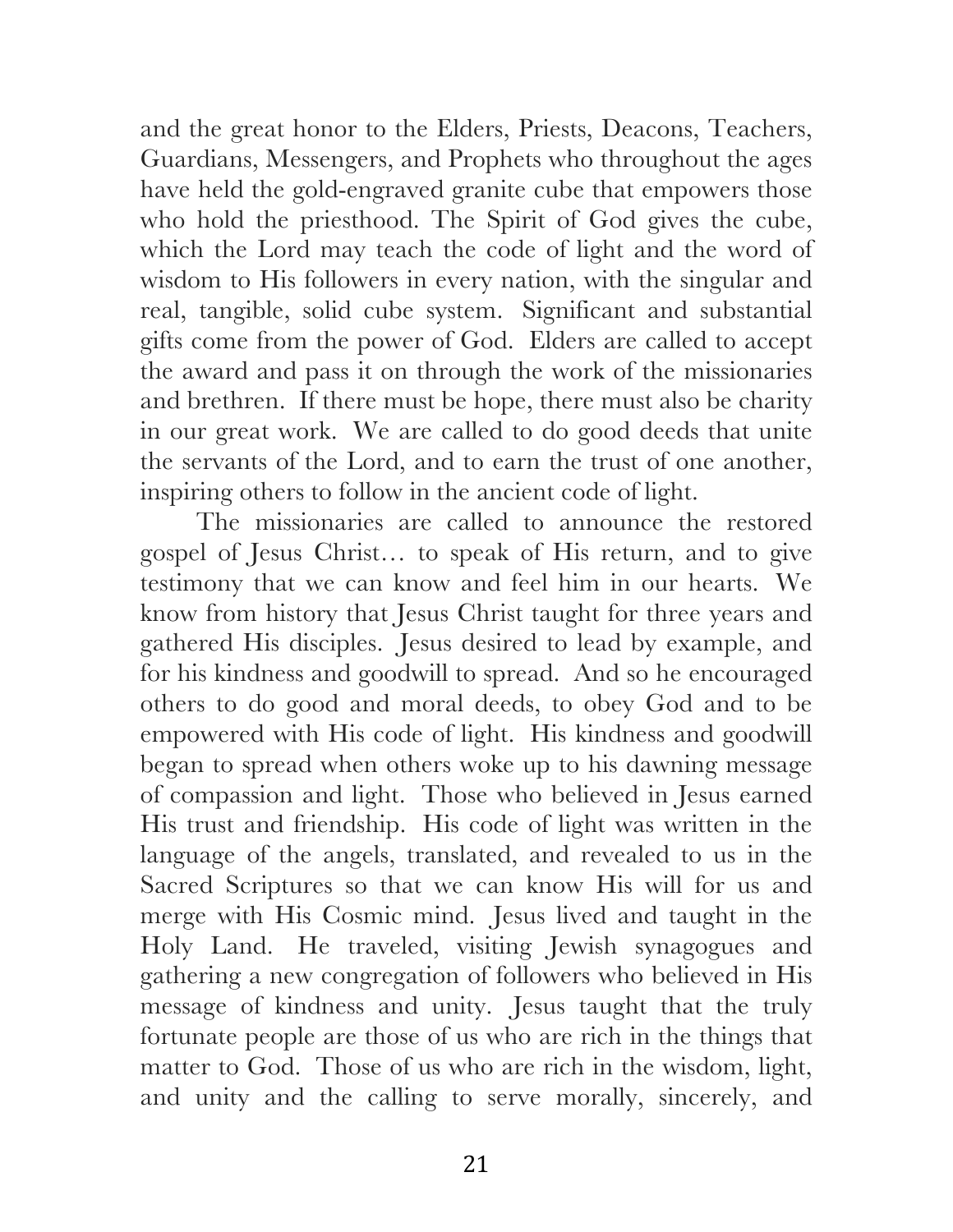uprightly with the code of the stone and the book of the sacred law. The system of the rock is in fact, the invisible link, connecting us to the ancient work through the old code of light and the Cosmic Ashlar. In the book of the sacred law, Jesus teaches us to do acts of kindness and to pay-it-forward with good deeds that spread morality and empathy through the ancient code of light. We are called to involve and inspire our friends and neighbors with the covenant-in-light that promise to unite us peacefully and make us stronger together.

Jesus lived by example and was Himself, a selfless servant of the Heavenly Father. He told the truth and established the new covenant and revealed the exact code of the light of God… in the form of His rock of salvation. He knew in advance of His sacrifice and of how His sacrifice would lead to His destiny in unity with God. And so Jesus foretold of his death and resurrection. He knew that He would sacrifice his life to reconcile humanity with the wisdom and light of the Holy Spirit. Jesus was resurrected, and ascended thought the power of the Holy Spirit that conceived Him and brought Him back to Heaven. In His last days on earth, He suffered under Pontius pilot, was tortured and given a crown of thorns, and was crucified upon a symbolic cross. The Holy Spirit, living within Him, had already promised eternal life based upon the new covenant with the nations that His life was lived to fulfill. The resurrected Jesus Christ, living within His apostles and disciples, promised that He would return bringing a codeof-light unto all the nations and peoples of the world. Jesus Christ is returning and fulfilling His promise to unveil the one code of light for a peaceful and united humanity. Jesus vows to make peace and share the code of light and love that is the currency of those of us who are pure in heart and live with a clean conscience. Jesus taught of the immortality of those who are raised up into the Glimmering Light in the East… the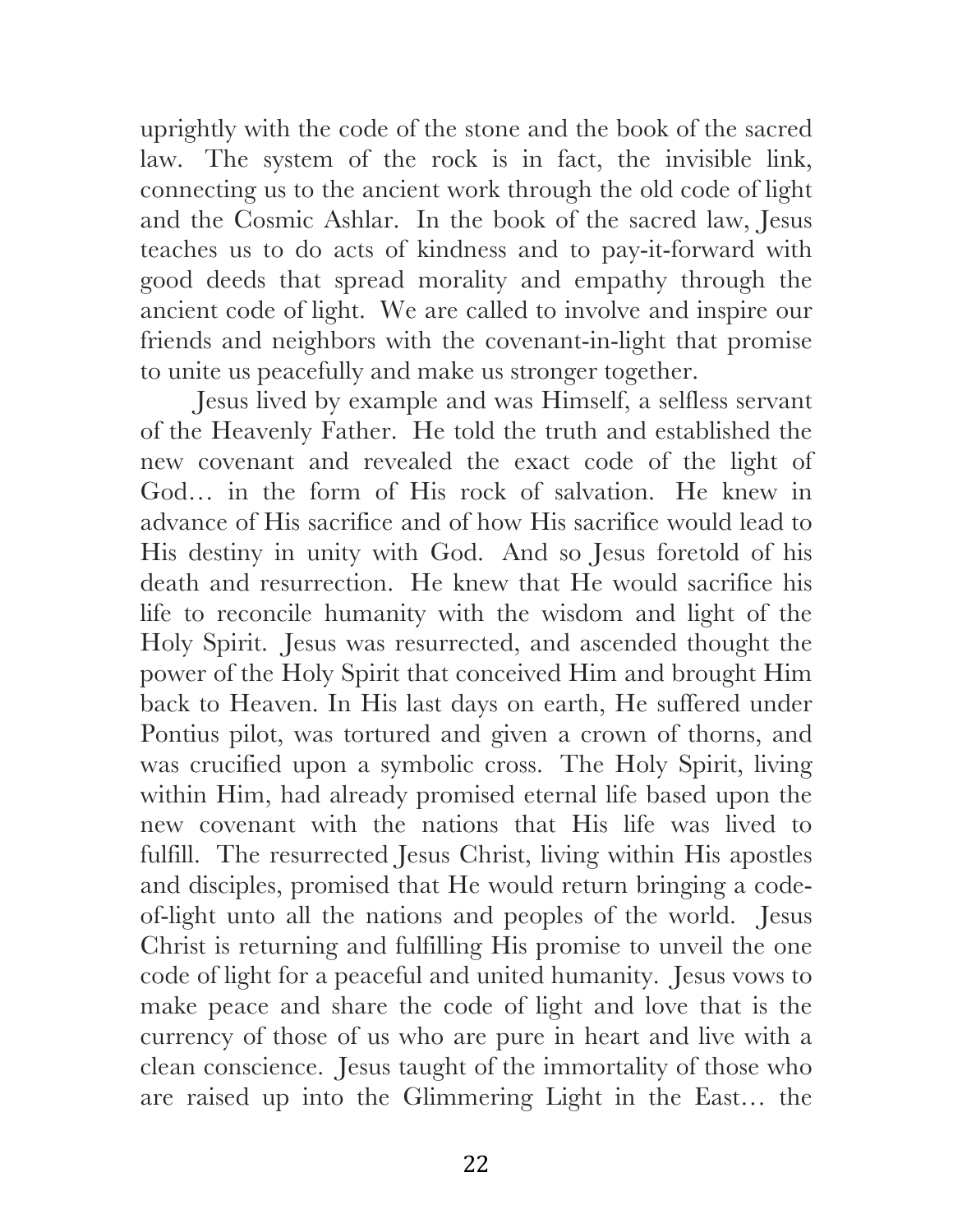immortality of those who return with the ancient code of light from God. Jesus Christ will return… above and within us… for as long as His revolutionary message of friendship and His system of light can guide our works. Prophecies foretell of the return of a Messianic Savior guided by the Holy Spirit. This person is called to share Gods guidance and blessing through the wisdom and light of God. Jesus Christ will return with His gifts from God; His friendship and His code-of-light… to establish a Heavenly Kingdom and redeem all of the humanity.

In ancient times, the cube was held to be the most perfect of all the geometric, platonic forms. In around 370BC, in Athens Greece, the philosopher Plato equated the cube with the element of earth. Plato recorded the words and lessons of Socrates, one of the first teachers of humanism. In this ancient school of light, esoteric wisdom was transferred through knowledge of the flower of life. Within this flower is a threedimensional diagram representing the old cosmic cube. The three-dimensional flower of life symbol illustrates the connectedness of all life and the spirit of the universe. In these ancient times, the flower of life cube was held to be the most perfect of all geometric forms. The flower of life Cosmic Ashlar symbol has been a sacred geometrical form, passed down via art, from generation to generation. The prophet Jesus Christ knew it. Art from every age glorifies the multiangular flowering geometry of the friendship cube. Inscribed in various locations around the planet, including the Temple of Karnack and the Caves of Ascension in the Himalayas is this three-dimensional flower of life symbol. No one knows for sure how old the symbol is. We know that the cube is older than the art representing it. Engraved stones representing the cosmic cube are carved and painted into the middle temple at Abydos, Egypt. The three-dimensional flower of life symbol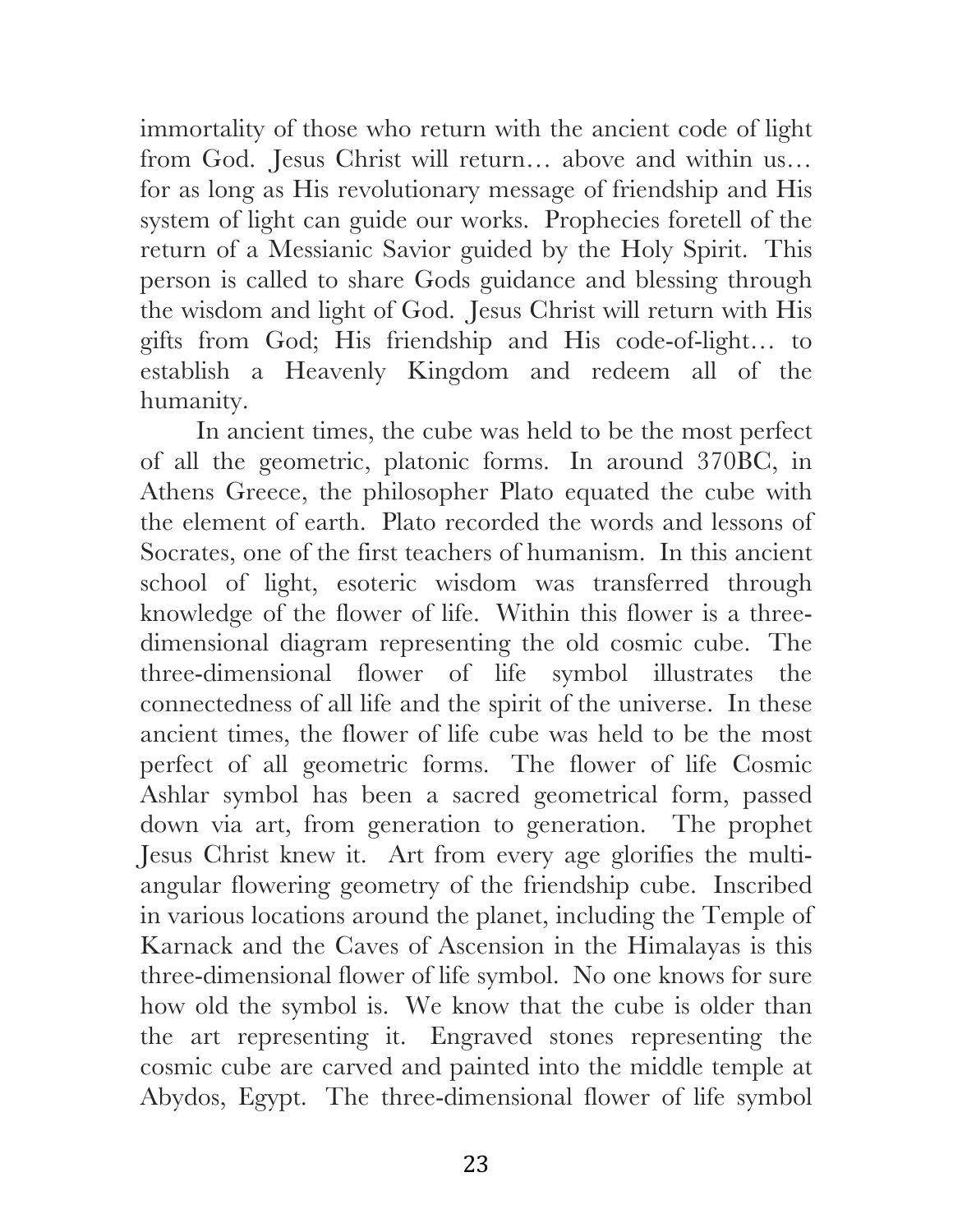has also been found at Mount Sinai, Israel, and in temples in China and Japan. It has been found across India and it has also been found carved into rocks in the mountainous regions in Spain. Many people accept that the flower of life symbolizes the energy flow occurring among all cosmic ashlar holders across the planet. The purpose of the cosmic ashlar cube is to channel cosmic code and energy from the heavens. The cosmic ashlar cube contributes to the unity of our energy with the one Spirit. Its ancient code connects us with the oneness underlying all conscious being. The cosmic cube enables us to experience higher levels of unity and cosmic energy. The energy and code exchange facilitated by the cosmic cube opens up a channel within us. This channel allows prana or chi… the divine life-force energy, to enter into our physical being and transform us via cosmic consciousness. The flower of life is a symbol of the universal template representing the energetic signature of the cosmic cube. One must learn to use the cosmic cube to open the channel and peer inside into the wisdom and energetic power of God… the origin and destiny of all creation.

Virtually all cultures relate to the story of the great flood… the deluge that wiped away an advanced ancient civilization that likely existed in peace and harmony for millennia approximately twelve thousand years ago. Plato accounts of a cataclysmic event… a flood in the Mediterranean, and this historical account perfectly aligns with the Bible that tells the story of the flood and of the Ark made by Noah. The natives on every continent relay an oral history of a flood, and of the origins of humanity. Historians seeking for evidence of the antediluvian civilization have uncovered written evidence as well as ancient relics from Atlantis. Historians usually place great weight upon the evidence of Atlantis written by the philosopher Plato about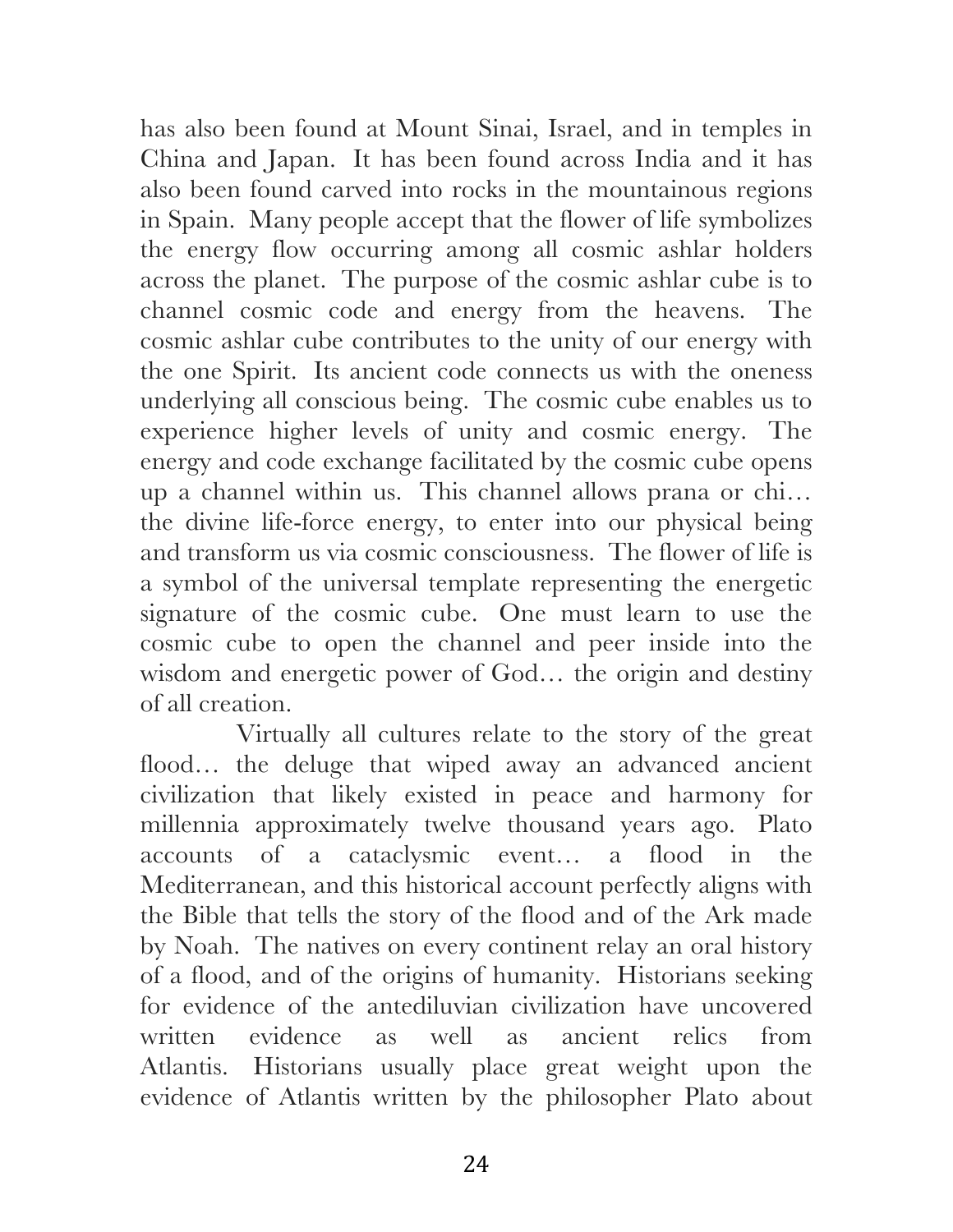Solon, and Athenian statesman and poet who journeyed to Egypt and was told the story of Atlantis from the Egyptian priests. Egyptian temples in this area of Egypt relay hieroglyphic images of the Atlantean civilization and their system of communication, a curious language of light that has attracted the interest of philosophers and writers throughout all written history since the time of Plato. In his dialogues, "Timaeus" and "Critias", Plato writes the story of the dialogues that occurred with philosophers at the School of Athens in Greece. Solon and the philosophers in the school of Athens would tell the story of Atlantis and its interaction with the Greeks and Egyptians. Critias is the story of the mighty island kingdom: Atlantis… and its historical attempt to conquer Athens. The Atlantean army failed to conquer Athens because they lacked the necessary organizational skills. Atlantis, throughout all history, is often spoken of as the "land beyond the twin pillars". It was surely an advanced seafaring civilization with a peculiar mode of script that was kept strictly secret to initiates in the upper Atlantean hierarchy. In all likelihood, Atlantis was built upon a large landmass, a landmass that according to Timaeus was an island larger than Asia. The majority of historians believe that Atlantis still exists deep beneath the waters of the Atlantic Ocean, and that the term "Atlantic" comes from the term "Atlantis". Solon locates the civilization of Atlantis as "Beyond the Pillars of Hercules". Ancient maps of the city center of Atlantis show concentric rings leading to an inner city temple. Plato himself was involved in the practice of Mithraism. There is a deep philosophical connection between Plato's lore based upon Mithraism and the philosophy that led to early Christianity.

In ancient Greece, devoted followers of Mithraism followed Masonic principles and were often involved in lawmaking. Both governors and philosophers often spoke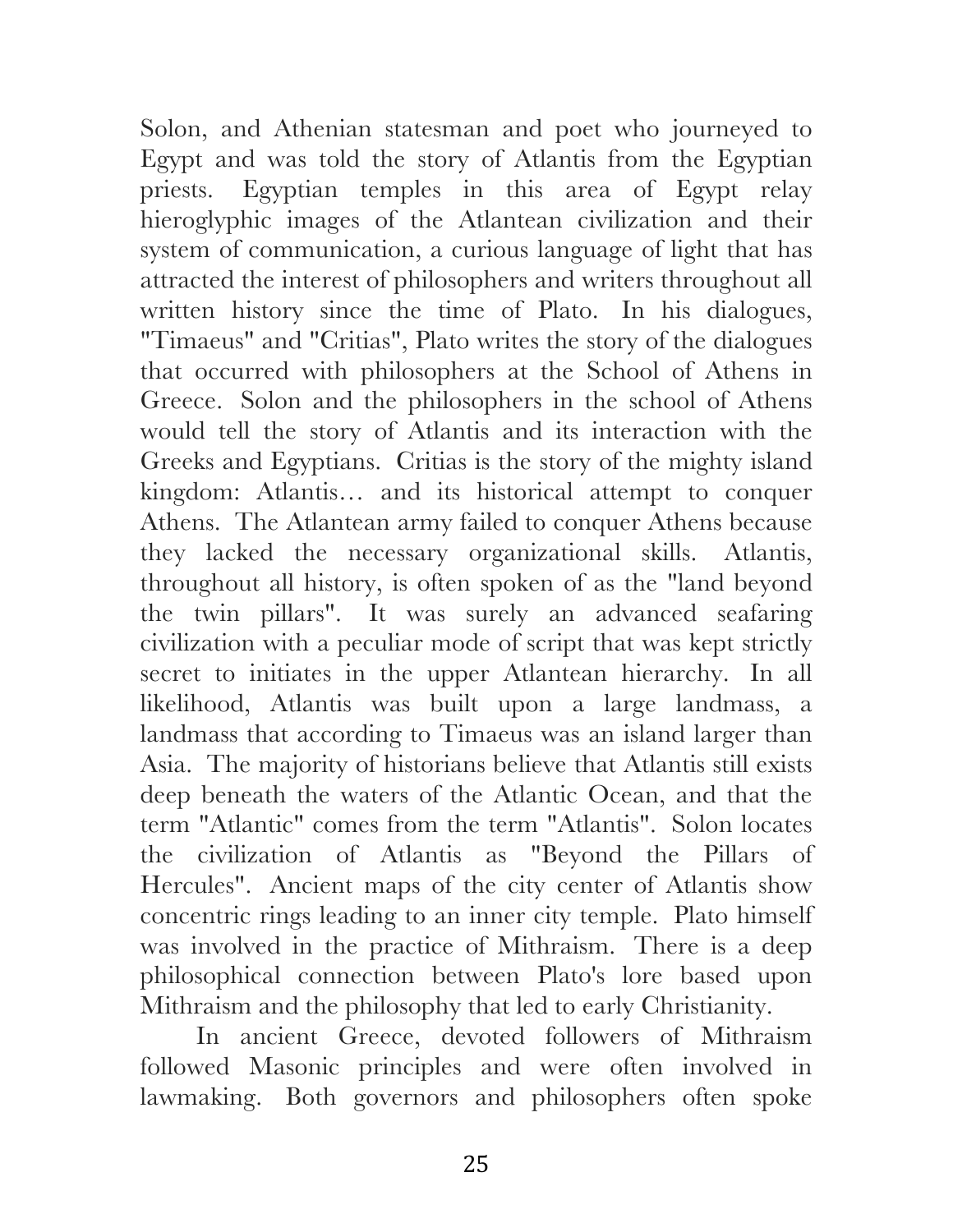about Atlantis… relaying fears as well as hopes to fellows in the timeless schools of light. Maps and relics recovered in South America lead historians today to believe that Atlantis did indeed exist, and that the Atlantean civilization held the knowledge necessary to build stone monuments including ziggurats and pyramids, as well as a great knowledge in working with metals. Archeologists in South America, the coasts of the Mediterranean, and Egypt have uncovered both metal and stone Atlantean cubes. These cubes from ancient Atlantis are not only astronomically valuable; they are also fascinating as they point researchers and enthusiasts in the direction of an ancient unwritten code of light. Today, there are literally thousands of books and films that explore the mysteries of Atlantis. Atlantean cubes are priceless, and rarely show up at public auction houses. Collectors usually buy and hold Atlantean cubes, and devote to uncovering the system of communication and navigation employed by the Atlantean peoples. It is believed by some collectors that the lost, sunken city of Atlantis may soon rise up again from deep beneath the waters of the Atlantic Ocean. Something from the ancient past is coming to us and creating a new world. A new world of marvels, wonder, and technology was predicted in Sir Francis Bacon's "New Atlantis". The dream of Sir Francis Bacon inspired the founders of America. The men who wrote the constitution, and the first President, George Washington, were all inspired by Plato's "Republic" and Sir Francis Bacon's "New Atlantis". America did rise to become the new land beyond the twin pillars. America did rise to become like a shining light upon a hill… a new light unto the world. America… in the eyes of the philosophically enlightened world is the rising New Atlantis.

Masonry has chosen servants and geniuses throughout the ages. Geniuses unite via a code of light that is tangible and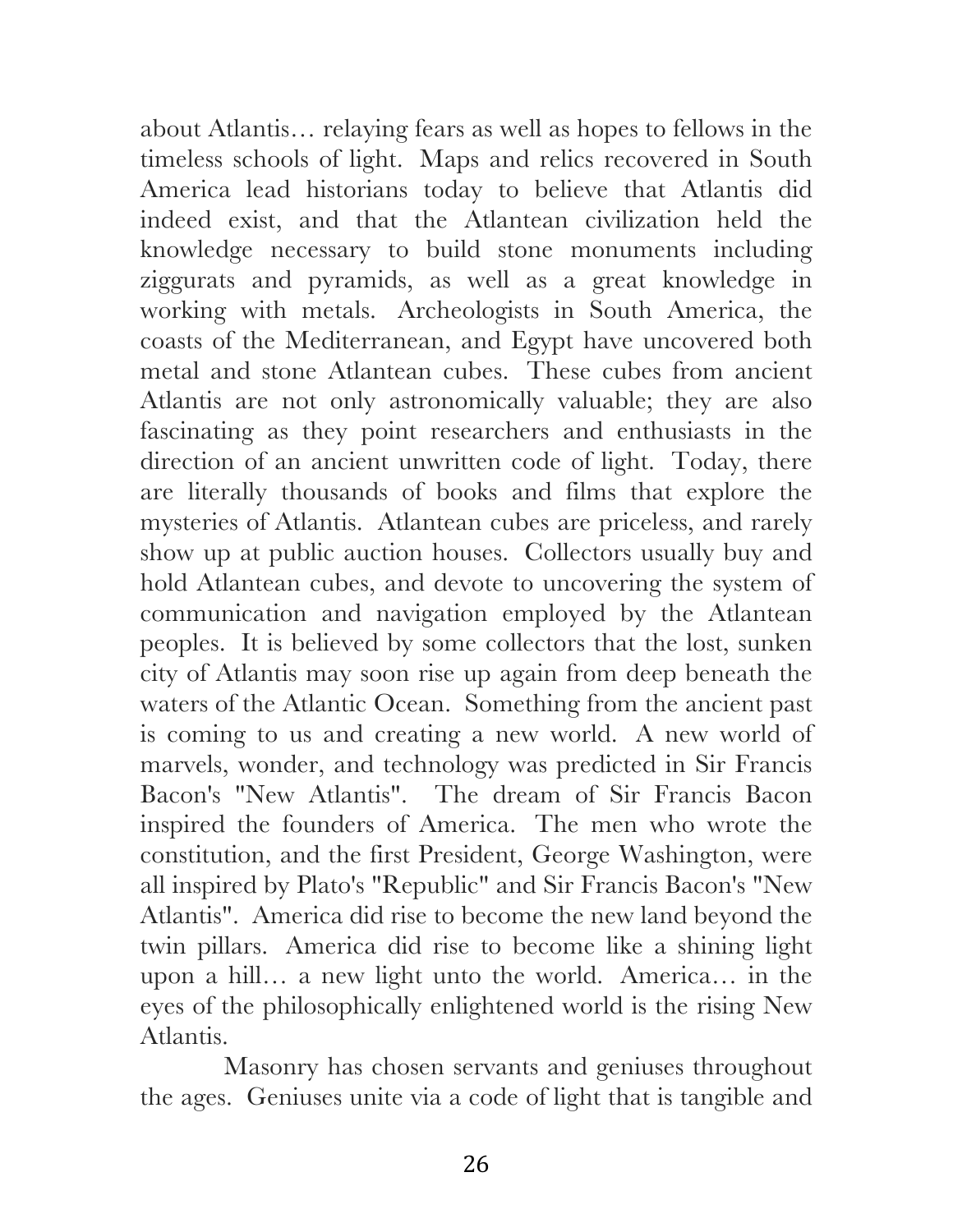substantial. One such genius that wrote in code was Leonardo Da Vinci. As a child, Leonardo had schooling from a Priest, who encouraged geometrical explorations, and invention, and for the light of Gods genius to reach the world. In the notebooks of Leonardo, we see an outpouring of Genius. Most of his notes were written in an encrypted code… an encoded script. One such code, which was passed on to him from a Priest, was the ancient code of light. At this time, the code of light and the circle of vowels leading to God were considered sacred knowledge by the Vatican. The code was only given to and used by the elite ruling class. Da Vinci earned a reputation for his service to the Elite. His encoded works dealt with submarines and aircraft, and with means of communicating secretly in order to win wars. He used the cube code and created automatic paper feeders for printing presses, machines that make metal screws, and doors that open and close automatically. He invented earth-moving machines, pliers, and the monkey wrench. He came up with the idea of the contact lens and wrote of augmented reality, and he devised formulas for manufacturing valuable hardware and software. His ideas continue to echo across our world today, and his codes have become an international standard.

Binary information is to this day, the center of the international intelligence community. Our most efficient and effective form of communication is light-speed visual binary. Radio waves or fiber optic cables are capable of sending light to transmit information. Similarly, the atom can be made conscious, to open up energy within the body via sacred geometries. It is interesting that molecules, especially Na2CO3 and NaCl within Holy Water within an inductive field induced by two solid gold electrodes, increases this energy and consciousness. Both the Sumerian Kings and the followers of the Pharaoh RMSS could have extracted the Manna from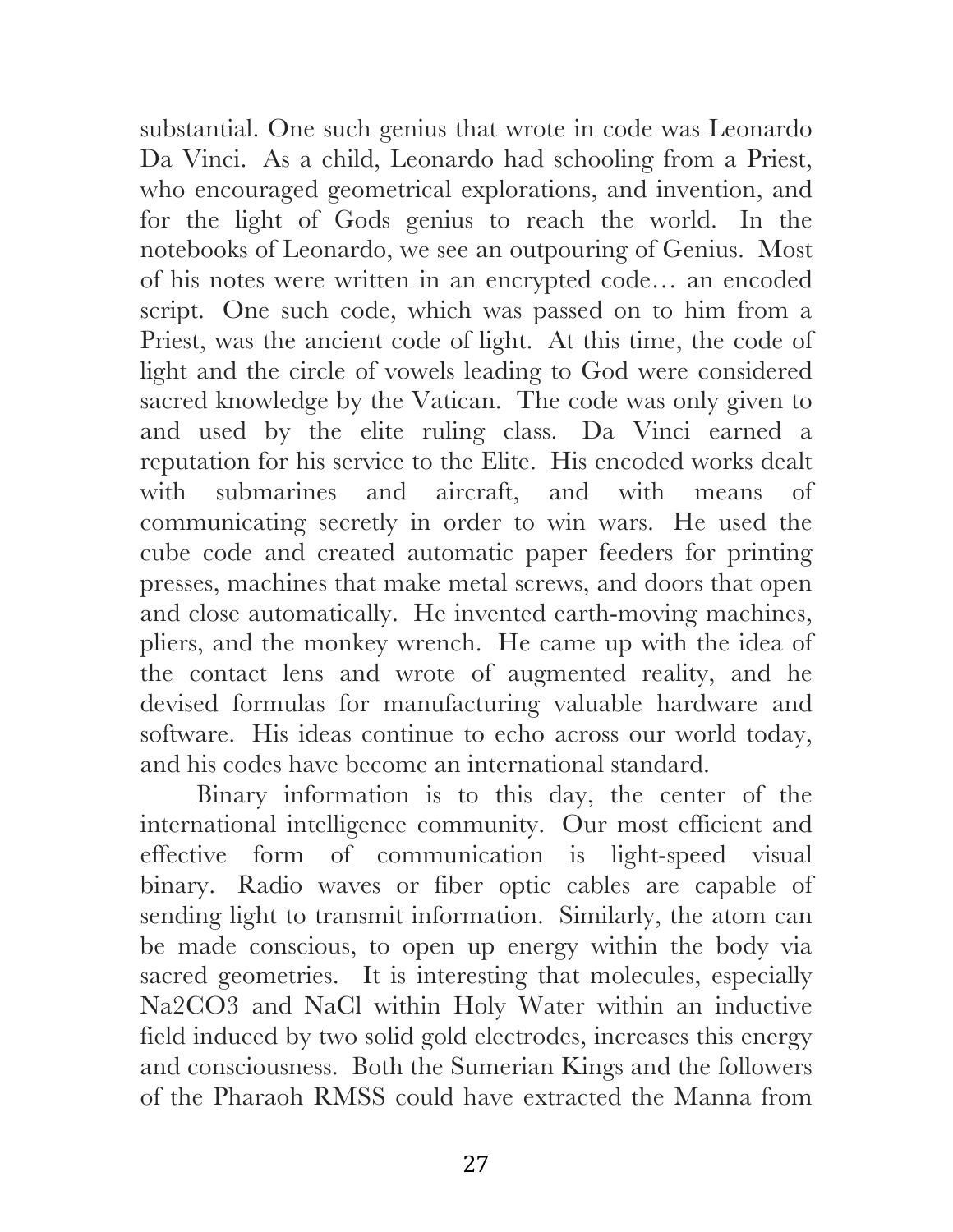the Red Sea. This code is not as new as some people believe. In ancient Eastern China, one well-recognized form of binary visual communication is the I-Ching. The I-Ching consists of 64 (2^6) hexagrams. The Chinese I-Ching is a 6-bit visual binary communication system. There are six placeholders for binary information to be sent via each symbol. The I-Ching dates back over six thousand years. Today the I-Ching is used in China and all around the world. Another form of binary visual communication that is appearing everywhere is called the QR code, or Quick Response code. In each QR code are squares of black and white that makes up bits of binary visual information. To focus upon, recognize, read quick response codes, each code has a set of three squares to calibrate the measurement of the QR code in smart devices. In the cube system, the diamond or tilted square is used for calibration. Lines express bits. We require smart devices to read QR codes, but the human eye can read both the cube code and the I-Ching. There are twenty-two pieces of code that we can recognize from the hub system. It is paramount that intelligence agencies can know the difference between signals and noise… we filter noise. Only signals are collected, and structured molecules assemble them. The code is most useful for intelligence work merging between man and machine. It comes with it a destiny of superior, united, light-based consciousness and with that, an expansive alliance enterprise. Secret societies have existed for millennia, connecting initiates with a code of light that enables the consolidation of wealth and power.

A founder of one such society was Cecil Rhodes. Cecil John Rhodes was born on the 5th of July in 1853. He came from a middle-class family in England. Ever since he was a child, he had big dreams for building the British Empire. As a young boy, Cecil studied the philosophy of Marcus Aurelius, a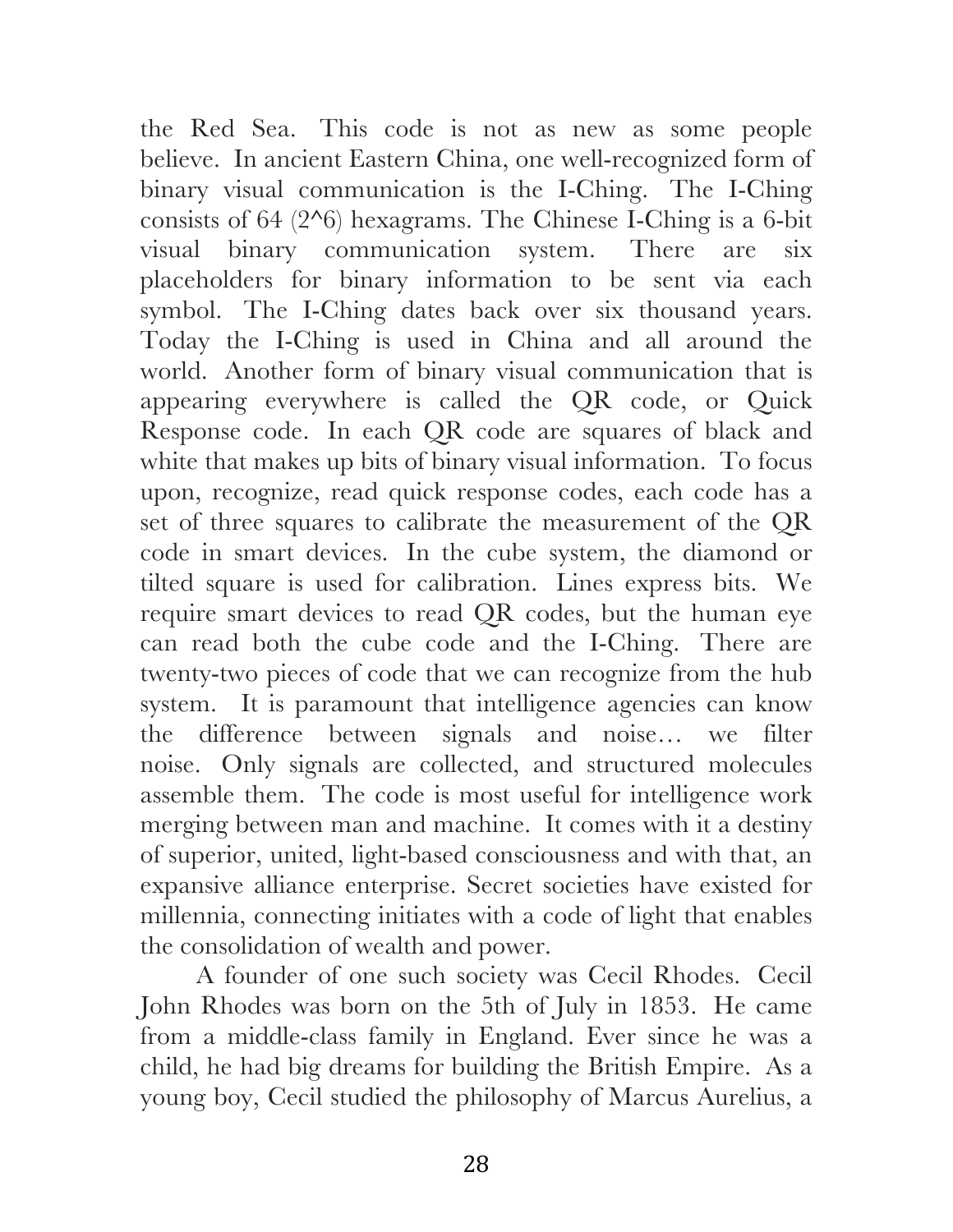Roman emperor who believed in the principles of prudence, temperance, justice, and fortitude. Rhodes graduated from high school with dreams of serving Queen Victoria and her expansive empire. But Cecil suffered from some health problems and was told that he likely only had a few months to live. He determined to hop onto a boat to South Africa to pursue the life in the new British colony. Cecil John Rhodes inherited two thousand pounds sterling to buy land in the territory of South Africa. He chose to live stoically and spend wisely. He met up with brothers in the colony and gradually became more successful in farming, mining, and study. Cecil John Rhodes was initiated into Freemasonry as soon as he returned to England, at Apollo Lodge #357, in September 1877, at the age of 24. He then returned to South Africa with a mission from the order. Rhodes was named the chairperson of DeBeers Consolidated Mines Ltd., established with funding from NM Rothschild and Sons. Rhodes used powerful strategy to create a diamond and gold monopoly. Rhodes entered the realm of British power, prestige, and privilege. He attended Oxford University and studied under Professor John Ruskin, a man who inspired Rhodes. One night, camping in the Mountains of Cape Town, the Spirit of the Empire possessed him.

As a result of his growing alliance enterprise business monopolies, Cecil Rhodes' income rose to over one million pounds sterling per year, all of which he devoted to the mysterious imperial projects, explorations, and adventures that he financed himself. He sought to create one land… Rhodesia… from Cape Town to Cairo… run by Freemasons and inspired by the legends of King Solomon. During this time in Rhodes's life, he formed an appending body to Freemasonry called the "Society of the Elect"… a roundtable group whose purpose was the foundation of, "So great power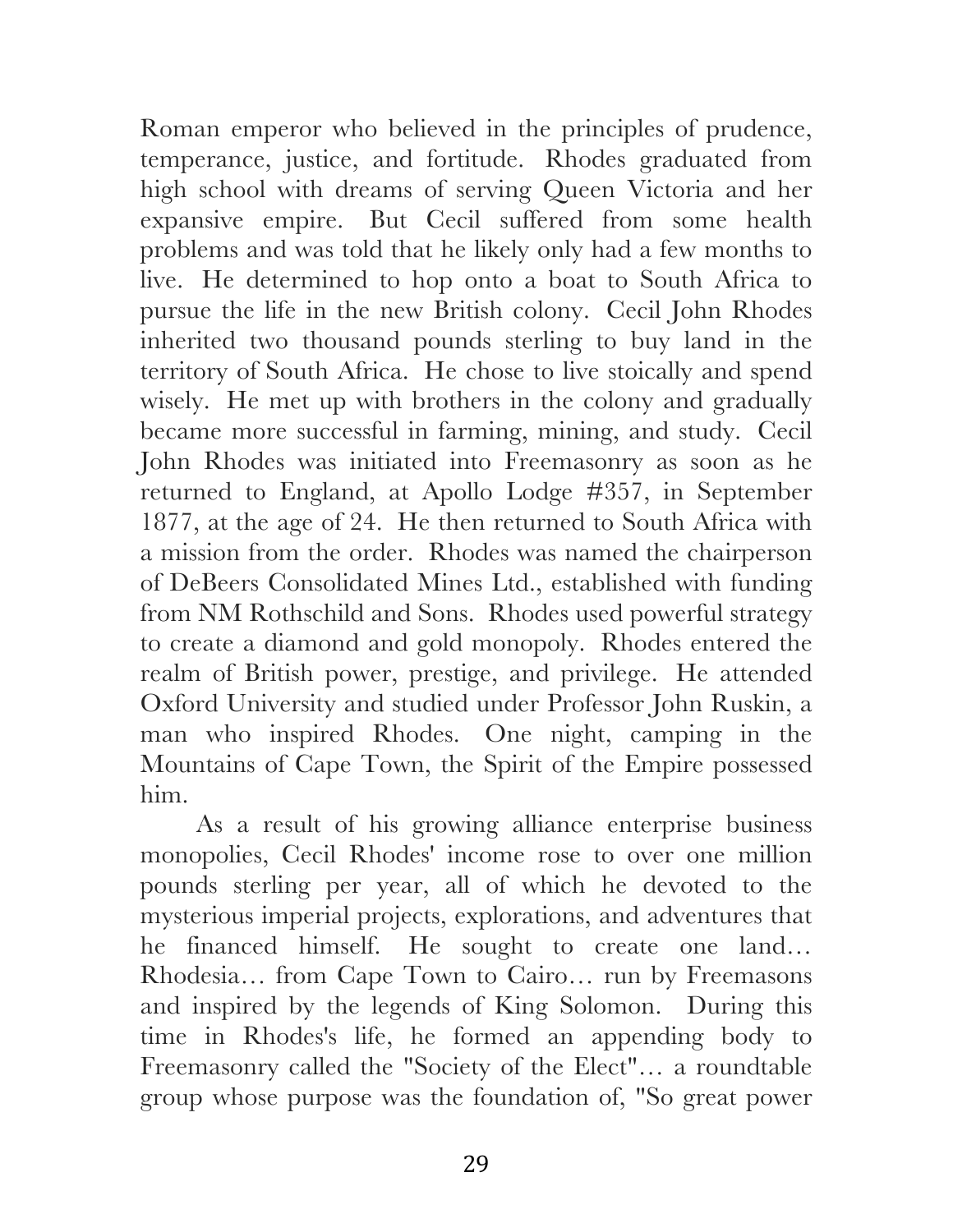as to hereafter render wars impossible, and promote the longterm interests of humanity and the environment". Through the operation of this secret society, whose membership ranged from the Queen to Lord Milner, Rudyard Kipling, and the Rothschild circle, Rhodes became the wealthiest man in Africa. He took control of Africa by buying the newspapers before he ran as a politician. He used powerful strategy to climb to the highest office in the land. In his position, he advocated for new systems of communication and transportation that would unite the continent under British rule. He financed the telegraphs and railways across the growing nation of Rhodesia. A mysterious Russian Princess Raswill followed Rhodes across Africa. She was fascinated with the diamond wealth Rhodes had consolidated. Cecil John Rhodes worked with Yiddish bankers in Africa to build Empire. One day, reading Marcus Aurelius on an overturned bucket while supervising his Mines under the Sun, Rhodes was told once again that his time on earth would be limited, so he redrafted his will and perfected his plan for a secret society to finance the Rhodes Scholars at Oxford University in order for these chosen scholars to build an empire of worlds.

In his will, he wrote, "to think of these stars that you see overhead at night… these vast worlds which we cannot yet reach. I would annexe the planets if I could; I often think of that. It makes me sad to see them so clear and yet so far." Cecil Rhodes was installed into the office of Worshipful Master of his Lodge the same year that he was elected Prime Minister of South Africa. He then worked to create the society of the elect that operated in strict secrecy and used a hidden cube-code based on the legends of the Cosmic Ashlar of King Solomon. He was often referred to by the code name, "King Solomon", and stories about King Solomon's Mines often alluded to Cecil Rhodes himself. Cecil Rhodes was reported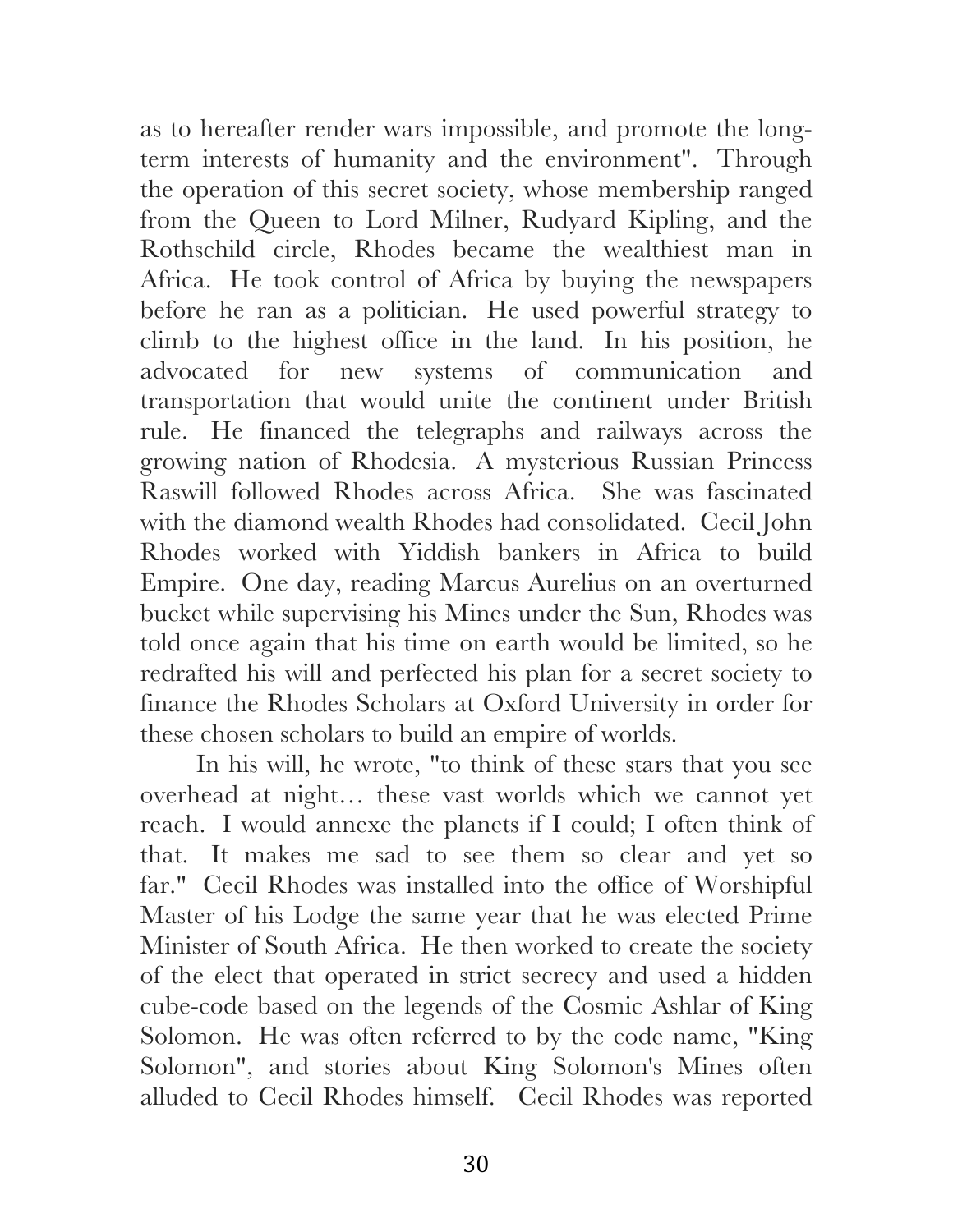to have died in 1909. However, when analyzing the evidence, it is likely that he faked his death and moved to northern Europe with the mysterious Russian Princess. Cecil Rhodes moved to Russia, and then East Germany, and he became a Zionist collaborator, working directly with the Rothschild banking circle. Rhodes used monatomic gold formulations to preserve his body and mind, and he lived well into his 90s. Travelling across Europe, Cecil John Rhodes worked out the plan for a global economic system and an empire of worlds, and his society of the elect established the central coordinating role of Israel and the United Nations. He collaborated with American Zionist Freemasons to establish the Federal Reserve Banking System, and he met David Ben-Gurion in person. On May 15th, 1948, Cecil John Rhodes died in peace, shortly after the divine reestablishment of Israel, to prepare for the New King Solomon. Cecil Rhodes ascended in Israel within miles of the Dome of the Rock.

To this day, Rhodes Scholars use Rhodes' diamond code to control both sides of debates or political movements using the Hegelian dialectic strategy. Rhodes knew and showed that the system of the Cosmic Ashlar from King Solomon holds with it the potential to peacefully unite the world. Rhodes' secret society endures to this day through the auspices of the Order of the Cosmic Ashlar.

> The Rhodes Trust & Rhodes Scholarships www.bit.do/educube